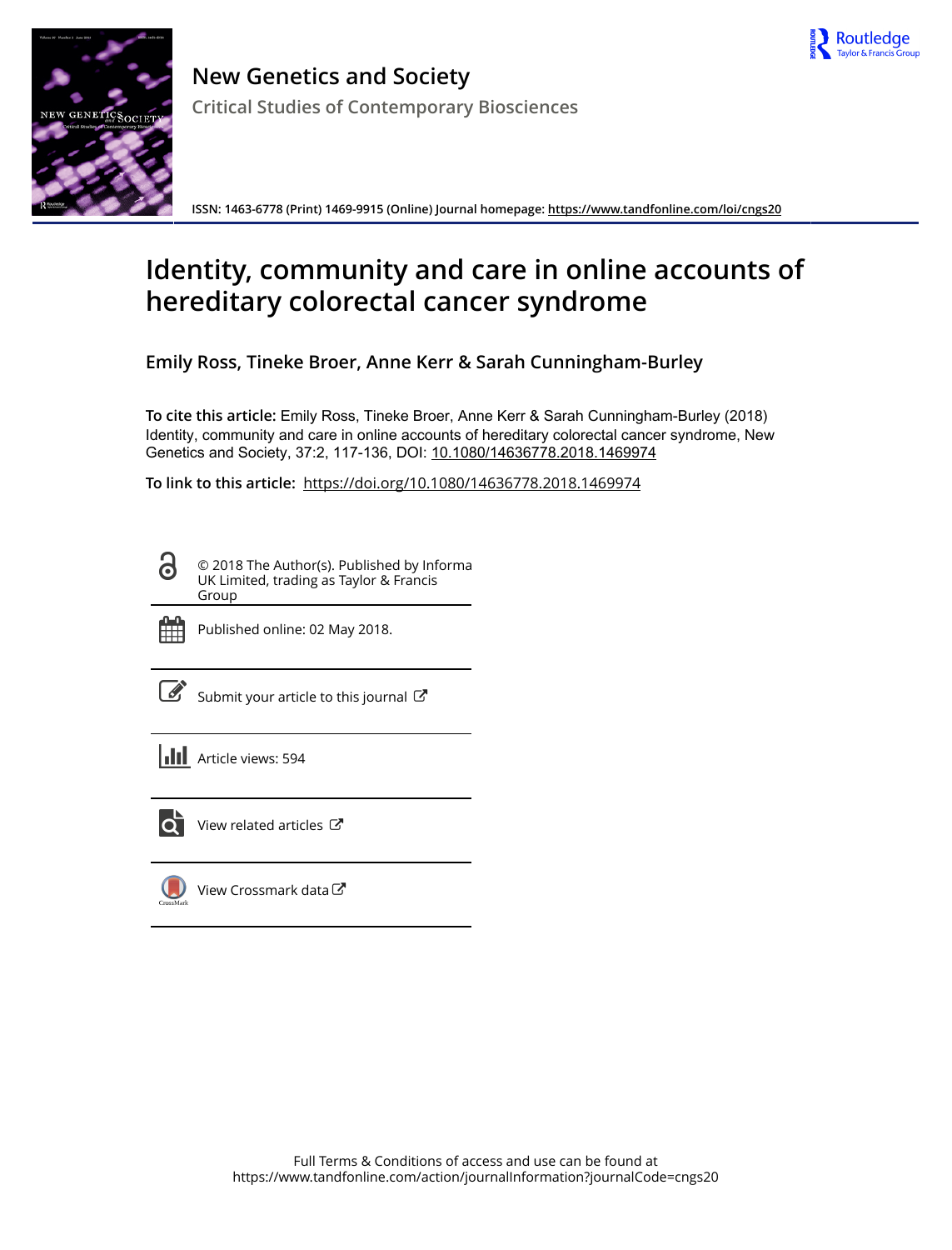

# <span id="page-1-0"></span>Identity, community and care in online accounts of hereditary colorectal cancer syndrome

Emily Ross<sup>a\*</sup>, Tineke Broer<sup>a</sup>, Anne Kerr<sup>b</sup> and Sarah Cunningham-Burley<sup>a</sup>

<sup>a</sup>Centre for Population Health Sciences, Usher Institute of Population Health Sciences and Informatics, Medical School, University of Edinburgh, Edinburgh, UK; <sup>b</sup>School of Sociology and Social Policy, University of Leeds, Leeds, UK

(Received 24 April 2017; final version received 24 April 2018)

Sociological literature has explored how shifts in the point at which individuals may be designated as diseased impact upon experiences of ill health. Research has shown that experiences of being genetically "at risk" are shaped by and shape familial relations, coping strategies, and new forms of biosociality. Less is known about how living with genetic risk is negotiated in the everyday and over time, and the wider forms of identity, communities and care this involves. This article explores these arrangements drawing on online bloggers' accounts of Familial Adenomatous Polyposis (FAP). We show how accounts of genetic risk co-exist with more palpable experiences of FAP in everyday life, notably the consequences of prophylactic surgeries. We consider how the act of blogging represents but also constitutes everyday experiences of hereditary cancer syndrome as simultaneously ordinary and exceptional, and reflect on the implications of our analysis for understanding experiences of genetic cancer risk.

Keywords: colorectal cancer; temporality; hereditary cancer syndrome; genetic risk; internet research

# Introduction

The expansion of screening programs to identify early signs of disease (Armstrong [1995\)](#page-17-0), characteristic of the contemporary era of "biomedicalisation" (Clarke et al. [2003\)](#page-18-0), has seen the emergence of categories of "pre-disease" (Kreiner and Hunt [2014\)](#page-19-0). This has entailed the medical management of disease risk e.g. for high blood cholesterol (Gillespie [2012](#page-18-0)), diabetes and hypertension (Kreiner and Hunt [2014\)](#page-19-0), and cancer (Fosket [2010](#page-18-0)). Being "at risk" of disease in the absence of symptoms significantly transforms individuals' medical trajectories, but also their identities and social lives (Aronowitz [2009](#page-17-0); Gillespie [2015](#page-18-0)). Making sense of

© 2018 The Author(s). Published by Informa UK Limited, trading as Taylor & Francis Group

This is an Open Access article distributed under the terms of the Creative Commons Attribution License [\(http://creativecommons.](http://creativecommons.org/licenses/by/4.0/) [org/licenses/by/4.0/](http://creativecommons.org/licenses/by/4.0/)), which permits unrestricted use, distribution, and reproduction in any medium, provided the original work is properly cited.

<sup>\*</sup>Corresponding author. Email: [emily.ross@ed.ac.uk](mailto:emily.ross@ed.ac.uk)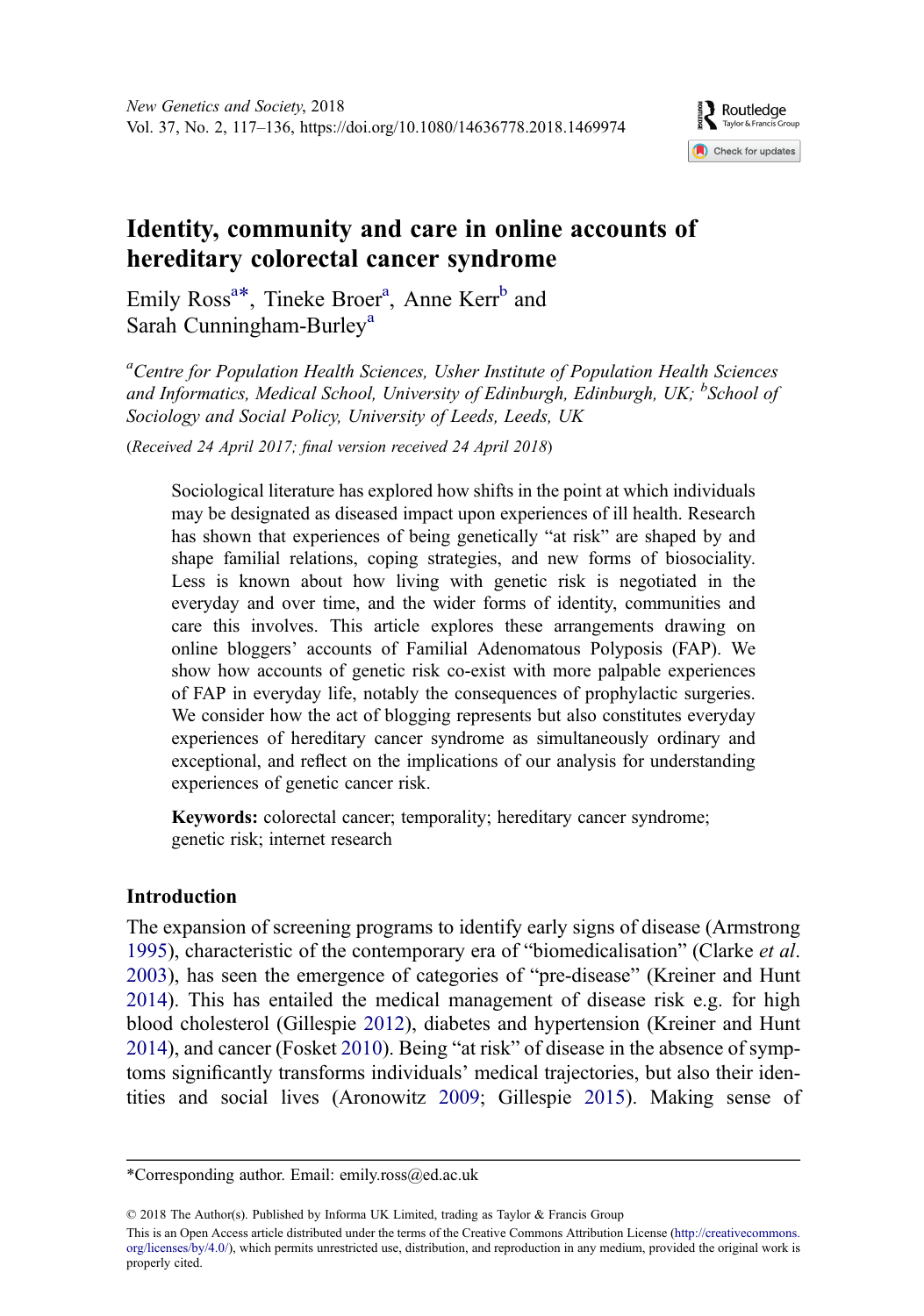<span id="page-2-0"></span>quantifications of susceptibility to disease and biomedical classifications involves grappling with considerable uncertainties about risks, symptoms and evasive actions (Gillespie [2012](#page-18-0)), creating new kinds of identities as "pre-symptomatic persons" (Konrad [2005\)](#page-19-0), or "perpetual patients" (Finkler [2000](#page-18-0)).

Authors have explored how these at-risk identities may play out within familial settings, with interpretation and disclosure mediated by disease histories, familial roles and personal biographies (Arribas-Ayllon, Sarangi, and Clarke [2008\)](#page-17-0). The relevance of hereditary risk in everyday life, including reflections on its possible inheritance, are tied to shifting and complex family relations, and (social and physical) proximities to affected family members (Cox and McKellin [1999](#page-18-0); Hallowell et al. [2006\)](#page-18-0). The ability to diagnose individuals as genetically at-risk is also implicated in the formation of wider social relationships. Anthropologist Rabinow [\(1992](#page-20-0)), commenting on the development of genetics and molecular biology, describes that technoscientific modes of reflecting on one's self, in terms of individual biology, can be collectivizing. For example, being designated as at (genetic) risk of disease allows for novel relationships, not limited to those sharing biological characteristics e.g. a specific mutation, but including with affected family members (see Gibbon [2008](#page-18-0)). In some cases these entail a mutual goal of developing new mechanisms to act upon risk, through activism and fundraising (Rabeharisoa [2006](#page-20-0)).

In what follows we explore personal experiences of a hereditary colorectal cancer syndrome as documented within online spaces, and the interplay of these with accounts written by others. Hereditary cancer syndromes, including Hereditary Breast and Ovarian Cancer (HBOC) and Lynch Syndrome, predispose individuals to particular, and sometimes several, cancer types. In many cases, the genetic mutations which cause these syndromes are identified in the absence of physical symptoms: initial identification of the condition is often predicated upon a strong family history of cancer(s), particularly were these have been diagnosed at a young age (Sijmons [2010\)](#page-20-0). A designation of hereditary cancer risk prompts an array of emotions and sense-making activities amongst those affected. Where heightened of risks of malignancies associated with inherited cancer syndromes may be presented within clinical environments as "sanitised", statistical probabilities, in practice these are deeply emotive, impacting upon corporeality and sense of self (Hallowell [2006](#page-18-0); Howard et al. [2011\)](#page-19-0). Individuals have been shown to make sense of these risks by drawing on personal biography, and may use relatives' experiences of cancer as "reference points" (d'Agincourt-Canning [2005;](#page-18-0) Hesse-Biber [2014b\)](#page-19-0), rather than relying on biomedical estimations of cancer risk (Kenen, Ardern-Jones, and Eeles [2003a\)](#page-19-0). Living with a high risk of hereditary cancer may also entail an obligation to navigate familial risks (Douglas, Hamilton, and Grubs [2009;](#page-18-0) Bartuma, Nilbert, and Carlsson [2012\)](#page-18-0), evoking feelings of responsibility and blame with regards future generations inheriting the condition (Mireskandari et al. [2009;](#page-19-0) Mozersky [2012](#page-19-0)). Managing risk through regular screening and/ or preventative surgery (Hesse-Biber [2014a](#page-19-0)) and coping with symptoms (Fritzell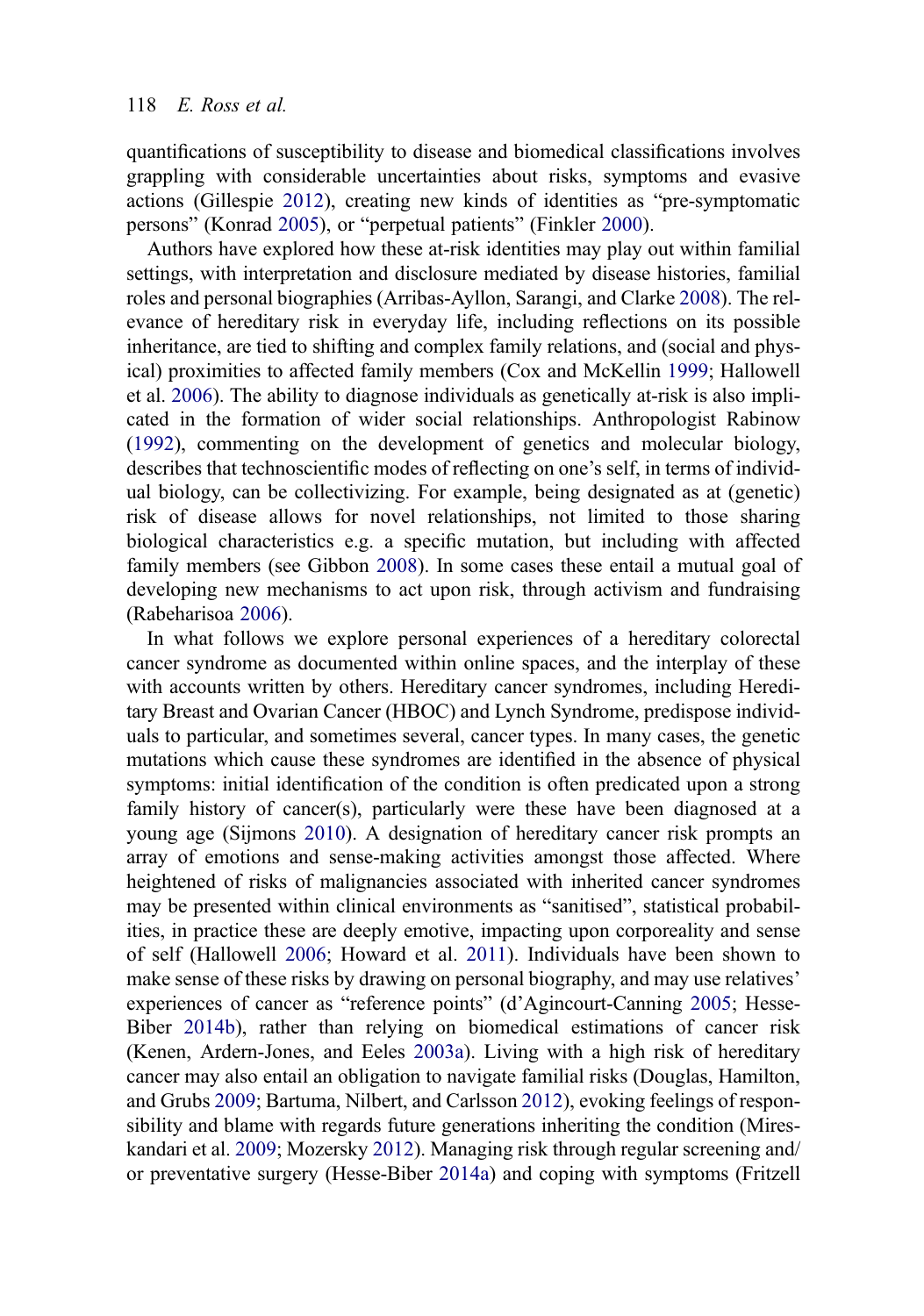<span id="page-3-0"></span>et al. [2010](#page-18-0); Hallowell et al. [2016\)](#page-18-0), also takes a heavy emotional toll on those living with these inherited conditions.

In the context of the affective and embodied consequences of hereditary cancer syndromes, those with HBOC in particular have been shown to come together within on- and off-line spaces and form biosocial communities, by identifying themselves as "previvors", a term used to capture their situation as surviving a pre-disposition to cancer (Pender [2012;](#page-20-0) Finer [2016;](#page-18-0) Dean [2016b\)](#page-18-0). Formed around the "new truths" produced by molecular biology (Rabinow [1992](#page-20-0); Navon [2011\)](#page-19-0), the identification of oneself as a previvor has been described as empowering those carrying the BRCA1/2 mutation, providing them with a means of acknowledging the struggles in confronting and acting upon their genetic mutation (Hesse-Biber [2014b](#page-19-0)). However, we know from other research on living at risk of other genetic conditions such as Huntington's disease (Etchegary [2010](#page-18-0)), or Duchenne Muscular Dystrophy (Parsons and Atkinson [1992\)](#page-19-0), that individuals also adapt to living with genetic risk across the life course, including through efforts to "bracket off" risk (Etchegary [2010](#page-18-0), 643) and minimize its impact on identity and everyday life. Risk can also be experienced as "latent", only coming to the fore in the context of discussions of relationships and reproduction, and otherwise embedded in what Parsons and Atkinson describe as a "continuous process of definition and redefinition", as individuals construct and negotiate everyday realities [\(1992](#page-19-0), 453). This suggests that living at genetic risk of cancer might involve ordinary and mundane practices of identity-work and relationality, which are not experienced as exceptional or even burdensome when placed in their wider context of everyday life.

In this article, we explore how living with a genetic risk of cancer is negotiated by people living with Familial Adenomatous Polyposis (FAP). This is a hereditary cancer syndrome predisposing individuals to a range of cancers, predominantly colorectal; the risk of developing colorectal cancer within these individuals approaches 100% without surgery (Kalady and Church [2015](#page-19-0)). We attend to the management of genetic risk in the everyday through an analysis of blogs<sup>[1](#page-17-0)</sup> written by affected individuals, and reflect on exceptional and ordinary risks, identities, communities and practices of care therein. In recent research, sociologists have shown that blog authorship can provide individuals with a means of configuring their illness experience in terms of a coherent story, offering a sense of control in the context of the uncertainties of serious illness (McCosker [2008](#page-19-0)). More than this, argues Kotliar [\(2016](#page-19-0)), the public nature of blogs promotes dialogue with others experiencing the same health condition, allowing authors to "emerge from their seclusion and form rare communities with each other", and not only create but collaboratively reconstruct narratives of ill health [\(2016](#page-19-0), 1211). For illnesses where aetiology is uncertain, this may contribute to coping and even recovery *(ibid)*. Blogs also give us insight into the fluidity of conceptualisations of illness and experiences of embodiment (Coll-Planas and Visa [2016](#page-18-0)), incorporating the dynamics of both adopting and challenging dominant approaches to risk and clinical care. Blogging as a practice may be thus considered productive of self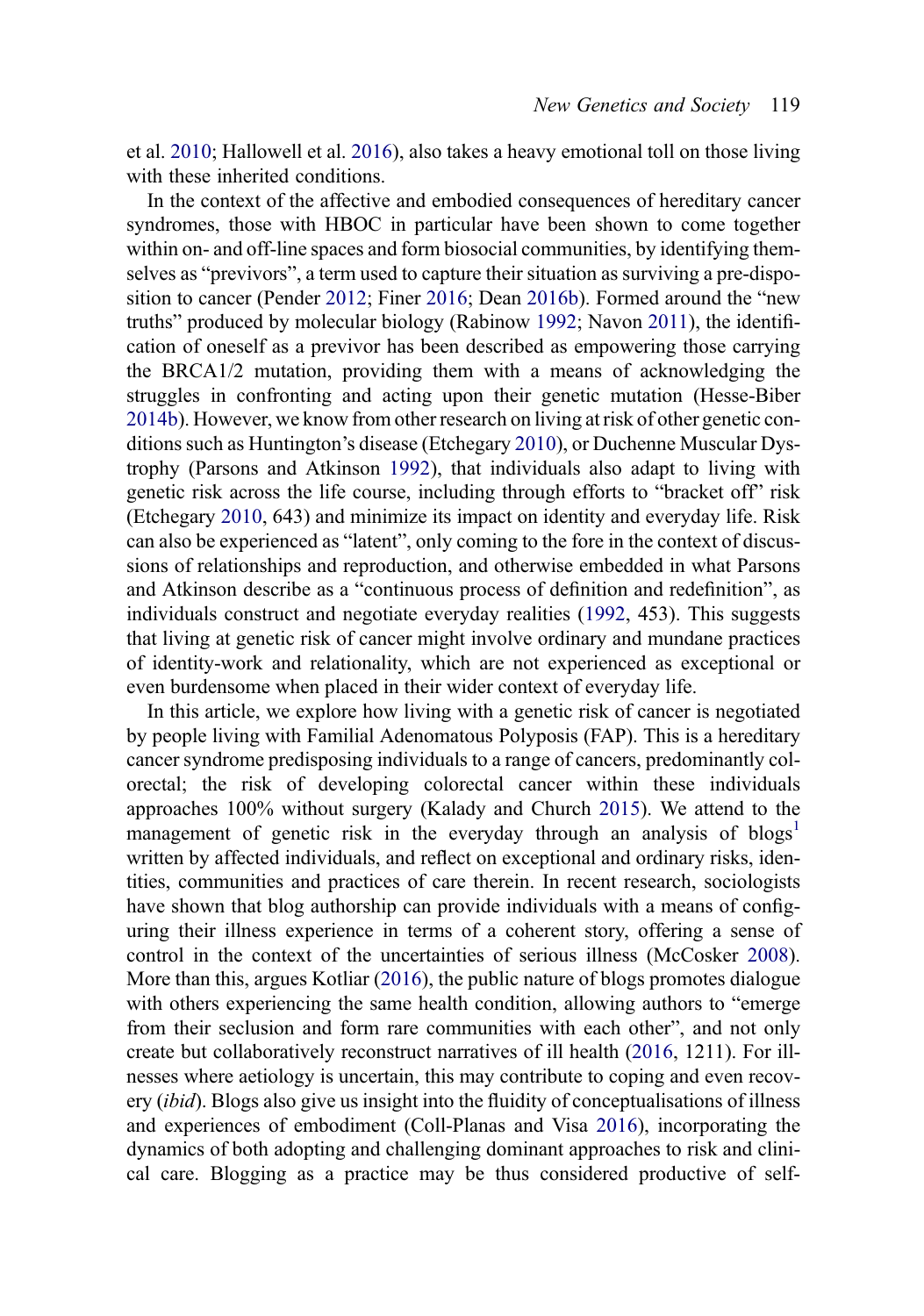<span id="page-4-0"></span>expression and illness subjectivities. As highlighted by McCosker and Darcy [\(2013](#page-19-0), 1269), drawing on Frank ([1995\)](#page-18-0), through writing one's story online, the truth of illness "is not only what was experienced, but equally what becomes experience in the telling and its reception". Blog authorship, and the resulting texts, can thus be seen as constitutive, not only reflective, of illness experience. This resonates with Lupton's ([2017\)](#page-19-0) more recent reflections on the "affective atmospheres" created by online spaces, which she argues contribute to emotional wellbeing and good health through the alleviation of isolation [\(2017](#page-19-0), 7), but also by providing a space for activist voices. This includes the voices of "biological entrepreneurs" (Stage [2017\)](#page-20-0), who use the internet to raise awareness and/or funds for cancer research, or support for other patients.

In what follows we pay attention to how experiences of living with FAP, and the surgeries and symptoms involved, are embedded in discussions of everyday life as documented within online blogs. We draw attention to the kinds of identity and emotional work that living with hereditary colorectal cancer risk entails. We present our findings in terms of three key practices within these blogs: constituting genetic and other kinds of identities in relation to family, diagnosis and surgery; community building with multiple others; and performing care via the maintenance of positivity, vigilance and endurance across time. Throughout we explore how exceptional risks and identities are constructed alongside other kinds of ordinary risks and identities, beyond a genetic susceptibility to cancer. We add to existing literature on genetic risk by foregrounding personal accounts of an inherited susceptibility to colorectal cancer, and its implications, over time. Exploring this through blogs enables an appreciation of how and why particular aspects of living with cancer risk are articulated and shared within online spaces, and the implications of this practice for (pre-)illness experience.

# Methods

We began our study with the aim of understanding how living with genetic cancer risk cancer was accounted for in online blogs by affected individuals. Exploratory scoping searches, using the search engine *Google*, found that many publically accessible blogs focus on the BRCA1/2 mutations, reflecting the higher public profile of HBOC amongst hereditary cancers (see Dean [2016a\)](#page-18-0). Though fewer in number, initial readings of blogs addressing experiences of colorectal cancer risk revealed that these added an alternative lens to existing work on hereditary cancer syndromes. This was partly because there has been less research on the experiences of living at genetic risk of colorectal cancer, despite those with the condition constituting approximately 5%–10% of all colorectal cancer cases in the United States (Lynch and de la Chapelle [2003](#page-19-0)); a similar proportion to HBOC's contribution to all breast cancer cases (Couzin [2003\)](#page-18-0). Focusing our attention on colorectal cancer syndromes would enable us to make a unique contribution to the field, and to bring these experiences into dialogue with a more extensive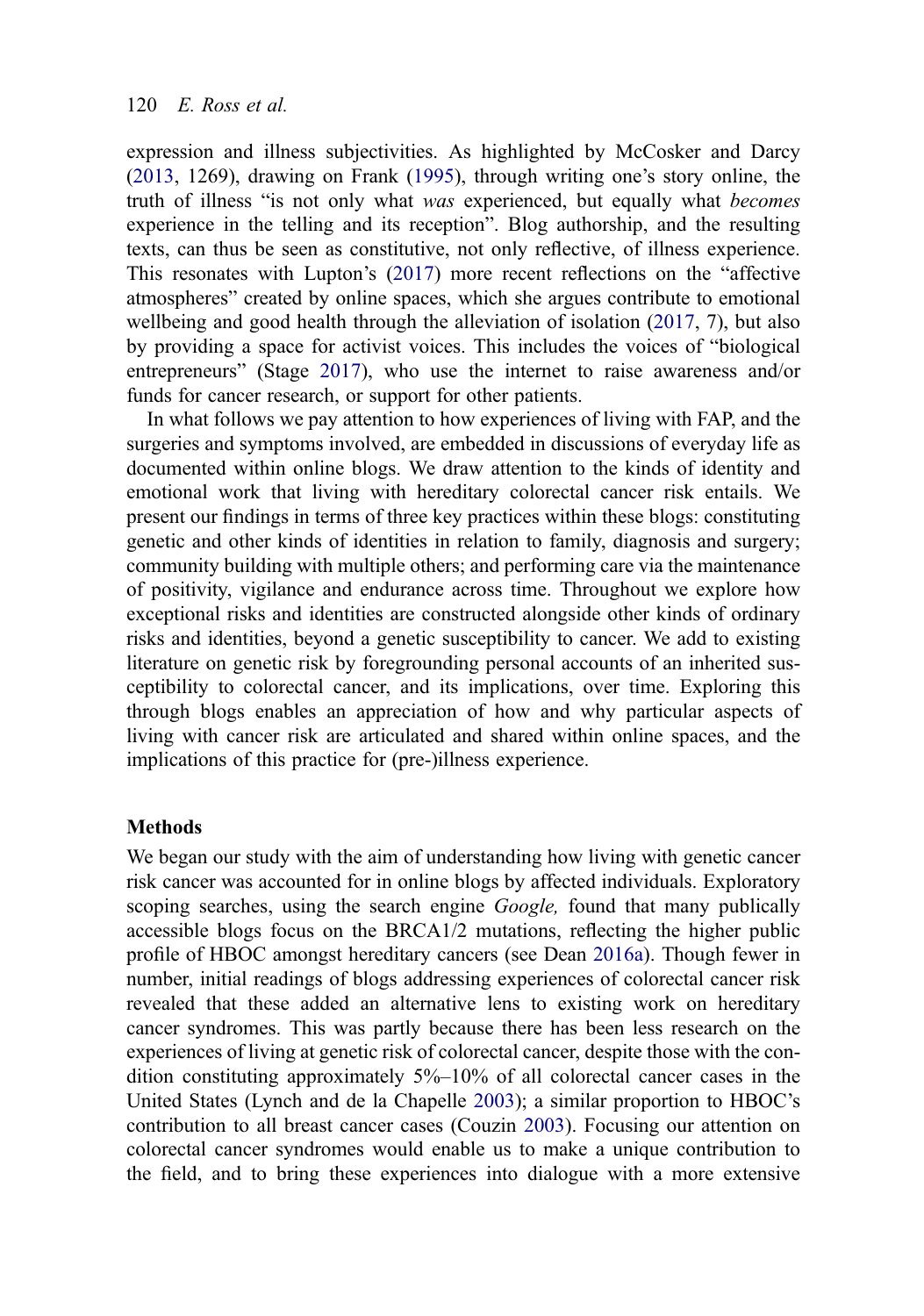body of research on HBOC. In addition to reflections on the meanings of risk for future self and family, hereditary colorectal cancer blogs also included extensive discussion of the everyday business of living with the interventions that had been performed to reduce the risk of cancer developing, usually a colectomy (after which the bowel function is restored through an ileo-anal pouch (J-pouch) or ileostomy (stoma)), and the periods of recovery involved. These interventions have life-limiting consequences, either directly or indirectly resulting from these surgeries (Fritzell et al. [2010\)](#page-18-0). We therefore decided to focus our analysis on hereditary colorectal cancer blogs, which posed interesting case studies to explore cancer risk as lived, with individuals arguably rendered patients by these interventions themselves.

To identify relevant blogs to be taken forward to analysis we performed *Google* searches for the term "personal blog", along with each of the conditions entailing a known genetic mutation(s) associated with heightened colorectal cancer  $risk^2$  $risk^2$ . These searches took place in January – April 2016, with ethical approval to reproduce extracts from blogs in academic research granted by the University of Edinburgh Research Ethics Committee. These searches identified twelve personal blogs. Eight were written by those living with FAP, three by those with Lynch syndrome, and one authored by an individual with Cowden syndrome. On reading these, the breath of experiences and interventions identified both within and between conditions led to a narrowing of focus for the research. The genetic mutations associated with FAP have near 100% penetrance rates, and as such, major surgeries are generally experienced by all those with the condition, and at an earlier stage in the life course. Because of the uniqueness of these experiences, only the eight blogs written by those living with FAP were taken forward into analysis, and are included in this article.

Of the eight blogs focusing on experiences of FAP, six were written by female bloggers, and two by male bloggers. Authors resided in the United States, Canada and Australia. Three were ongoing, with the authors' most recent posts made at the time of the searches. Demonstrating the variability of author activity, the longest period spanned by a blog was over 5 years, and the shortest was 4 months. This provided the opportunity to explore accounts of genetic cancer risk and its management over time. With the majority of blogs spanning over one year, authors commonly discussed events and experiences of life beyond FAP itself. [Table 1](#page-6-0), below, provides an overview of included blogs.

To facilitate qualitative data analysis, each blog was converted into a text file by copying the content, including images, into separate Microsoft Word documents. These documents were analysed to build a picture of each author's family history, diagnosis, medical interventions and long-term impacts of the condition and interventions, with a summary account of each blogger's experiences developed within a separate document. During a second reading, each blog was then read with attention to common events, metaphors and emotions observed among all eight blogs, and those that resonated with existing sociological literature, with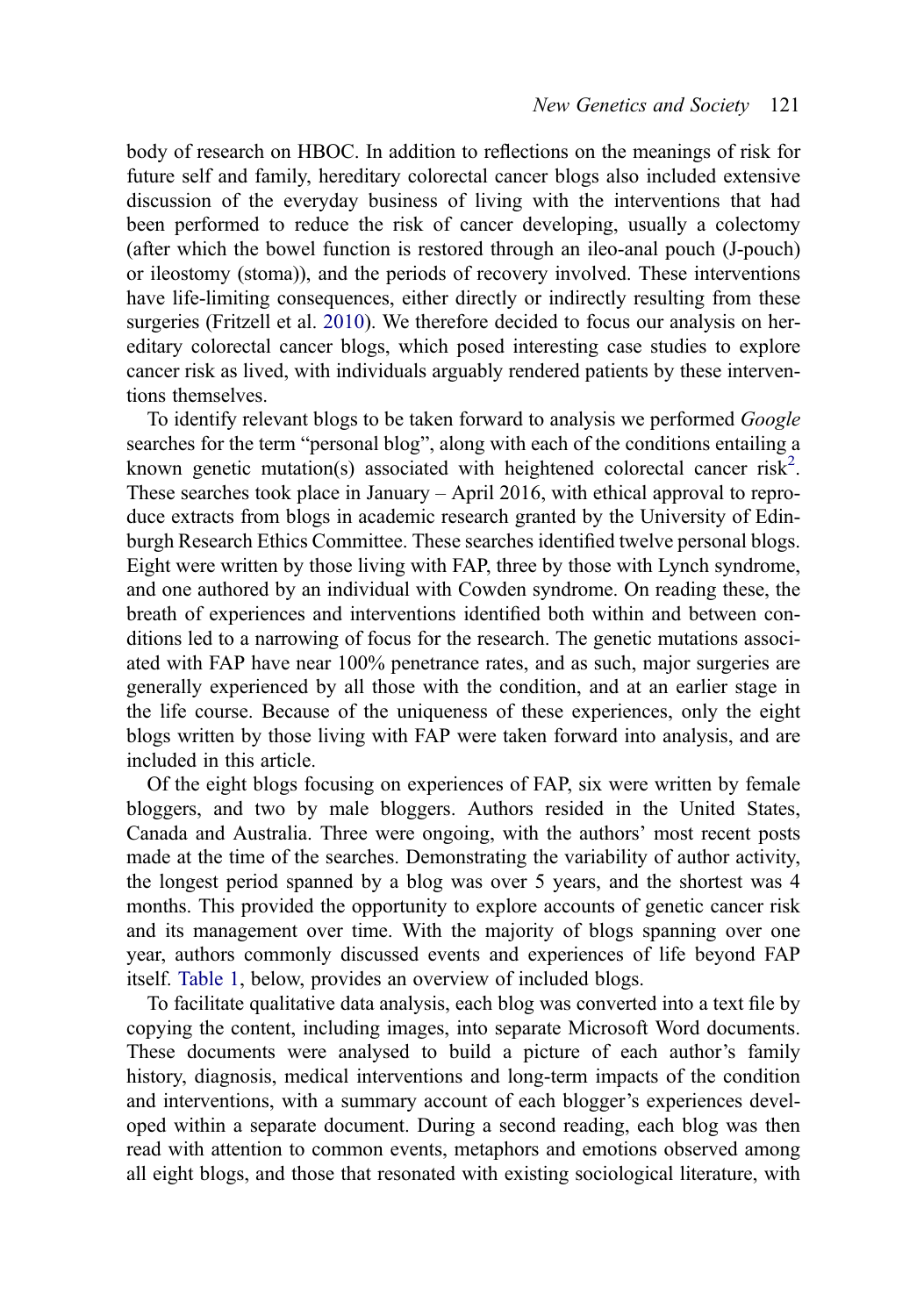#### <span id="page-6-0"></span>Table 1. Blogs included in analysis.

| Pseudonym and age at<br>time of writing blog | Location  | Age at confirmation<br>of condition | Medical interventions to address colorectal cancer risk                                                                                                                          | Period<br>covered by<br>blog | Number<br>of posts |
|----------------------------------------------|-----------|-------------------------------------|----------------------------------------------------------------------------------------------------------------------------------------------------------------------------------|------------------------------|--------------------|
| Andrew, 30-40                                | <b>US</b> | 15                                  | Colectomy (removal of the colon) and ileo-anal pouch<br>(reconstruction of the rectum using the small bowel), at age 15.                                                         | 13 months<br>(ongoing)       | 5                  |
| Catriona, 20–30                              | Australia | 19                                  | Total colectomy and ileostomy (an external pouch to collect<br>intestinal waste), at time of writing blog (age 22).                                                              | 37 months<br>(ongoing)       | 72                 |
| Felicity, $20-30$                            | US        | 28                                  | A total colectomy with temporary ileostomy and ileo-anal pouch,<br>at time of writing blog (age 29).                                                                             | 47 months                    | 144                |
| Hannah, $20-30$                              | US        | 8                                   | Total colectomy and majority of the small intestine removed.<br>Temporary ileostomy followed by ileo-anal pouch, at age 9.                                                       | 47 months<br>(ongoing)       | 120                |
| Helen, 30–40                                 | <b>US</b> | 8                                   | Colectomy and temporary ileostomy, followed by ileo-anal<br>pouch, at age 9.                                                                                                     | 10 months                    | 25                 |
| Lucinda, $20-30$                             | US        | 14                                  | Anti-inflammatory medicine, no surgery at time of writing blog.                                                                                                                  | 13 months                    | 28                 |
| Natalie, 30–40                               | US        | 12                                  | Subtotal colectomy, a temporary ileostomy and ileo-anal pouch at<br>early age. Whipple (removal of part of the pancreas, gall<br>bladder and duodenum), at time of writing blog. | 66 months                    | 82                 |
| Simon, 30–40                                 | Canada    | 16                                  | Whipple, colectomy and permanent ileostomy, at time of writing<br>blog (age $33$ ).                                                                                              | 4 months                     | 10                 |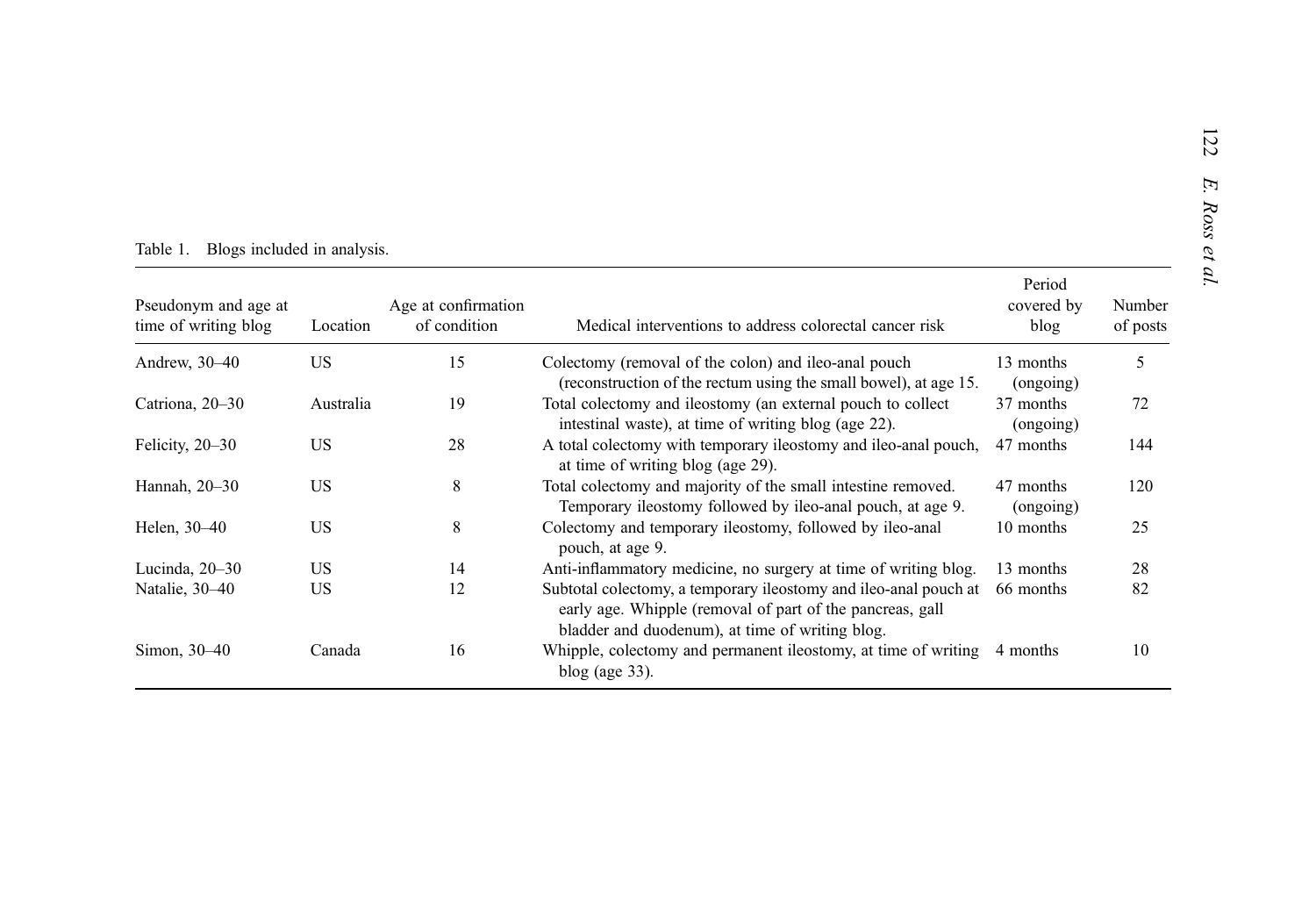<span id="page-7-0"></span>these highlighted by the first author. Following these two readings of each blog in its entirety, extracts of text representing similar themes or issues were grouped together and labeled with an appropriate signifier, in themes and sub-themes; for example, "references to cancer" encompassed metaphors, as well as concepts including "inevitability of cancer" as well as "rejecting cancer narratives". This process was repeated a second time, in discussion with co-authors, and generated a smaller set of wider key themes felt to reflect the content of the dataset as a whole. Below, the data are presented according to an analytical interest in the kinds of identities, communities and caring practices we found across the blogs. We reflect on where the management of genetic and other kinds of risks, and their consequences, featured within blog posts. We also attend to claims to both uniqueness and exceptionalism, and draw attention to the range of emotions documented within blogs, from expressions of hope and positivity, to doubt, anger and loss.

The use of online material for social research provokes novel ethical considerations and guidance, bringing to the fore issues of informed consent, anonymity and confidentiality. A deliberative, contextual approach is advised in the absence of national or international ethical guidelines for online research (Markham and Buchanan [2012,](#page-19-0) 2). Though the blogs we analyse are publically available, we decided to seek permission from authors to use their blogs in our published research because use of their blog as research data would likely be unanticipated, but also due to the sensitivity of some of the content. To request consent we approached the bloggers by email or through Twitter, asking permission to use their blogs, and to reproduce verbatim quotes in published work. Of the eight bloggers, seven were contacted – one was not reached due to the deletion of their website in the months following our analysis. Five authors responded positively, granting permission to reproduce extracts of their blog in published research. For those who were not able to or did not respond (Helen, Lucinda and Natalie), likely associated with inactivity on their blog, we have used their work in the development of the themes used in the paper, but have not reproduced verbatim quotes. We use pseudonyms to identify authors in the findings reported below, and exclude identifying information.

#### Findings

#### Identity stories

In this section we explore how bloggers performed their identities over time, starting with accounts of the reason for their blogging activity and how they narrated key events in the formation of their identity as a person at genetic risk of colorectal cancer, including in relation to their families, diagnosis and surgeries. We note here that although we construct a relatively cogent narrative in our analysis, these accounts were not necessarily presented in this order within blogs; instead reflections were entwined and scattered across blog posts, as identity stories were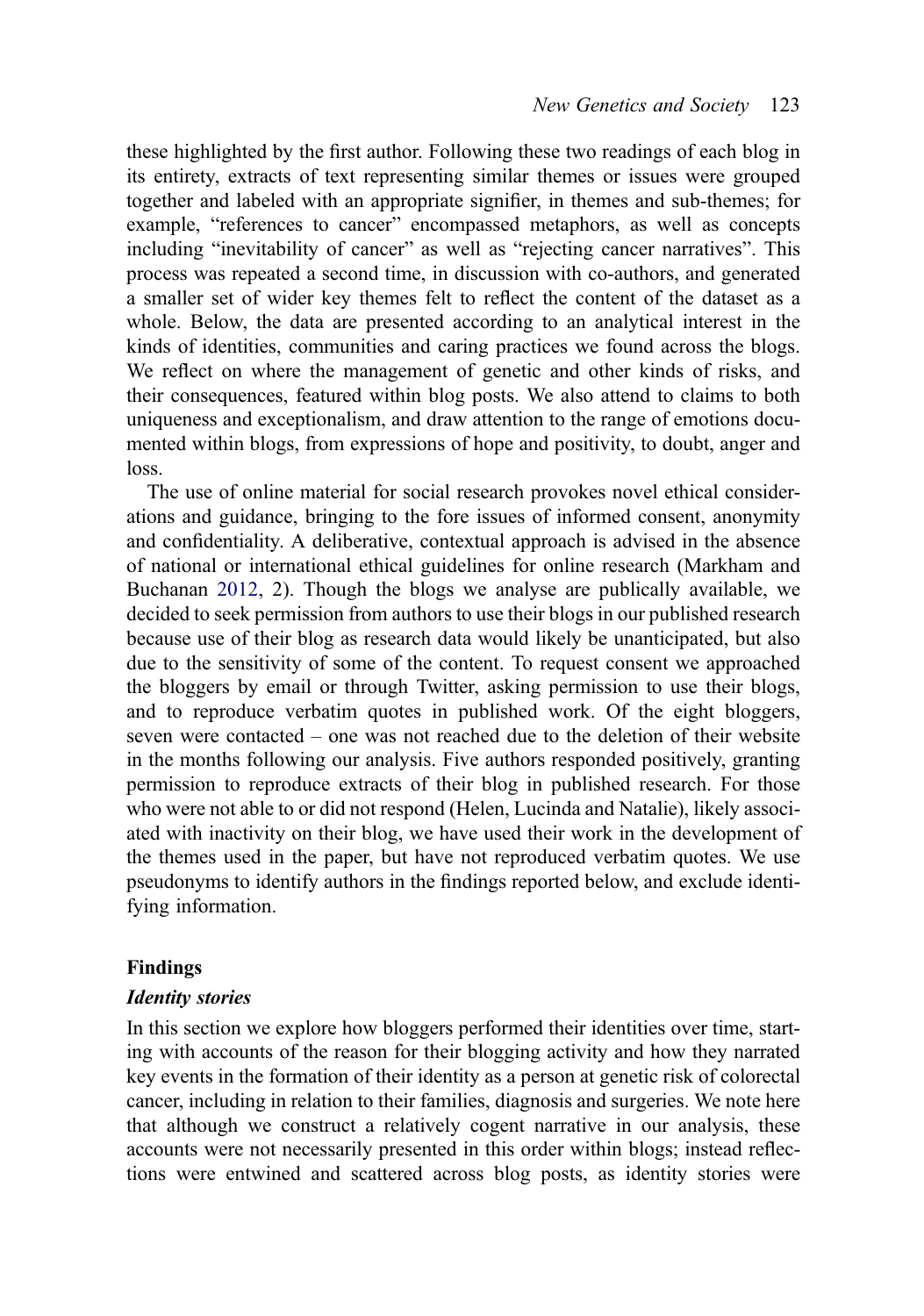knitted together over time. In other words, the exceptionalism and everyday involved in these identity stories were co-produced.

All bloggers detailed reasons for starting their blog. This was not necessarily the moment of genetic diagnosis, which might be seen as a key point at which these individuals were marked out as being at exceptional risk of colorectal cancer. Instead, the catalyst was more often the life-changing surgery that ensued, in many cases several years after diagnosis. For example, Catriona, Simon and Natalie, who had tested positively for FAP several years previously, began their blog following the clinical identification of pre-cancerous polyps, and the (perceived) need for surgery to prevent the development of colorectal cancer. All documented their surgical decision-making, build-up and recovery from surgery, in a bid to support others in a similar situation, or in Natalie's case, keep friends and family updated on her progress.

For others their blog was not prompted by a particular catalyst, but by a felt need to offer and receive support and raise awareness. For example, Felicity's FAP was a result of a spontaneous, de novo mutation, and for her a diagnosis of FAP and subsequent colectomy occurred within weeks of each other. She documented her surgery and recovery online to "tell her story", and appreciated reader comments on individual posts for letting her know she was being listened to, which made her "feel good" (August 2008). Having experienced surgery during childhood, Andrew and Helen described their reasons for commencing their blogs in terms of raising awareness of the condition. Andrew cited Felicity's blog, expressing that he wanted to "help" others, in the same way that similar blogs, including Felicity's which he mentioned by name, had helped him (November 2014). For Lucinda, blogging took place outwith the context of surgery, which she had not (yet) experienced. Lucinda described how she started writing her blog after being inspired by sharing her experiences in a class presentation. Blogging was portrayed as a way to meet others with FAP who she was not related to, which allowed her to appreciate that everyone's experiences of FAP are different, and that "her disease" is unique (November 2012).

The experience of diagnosis was, however, an important point of reference within all of the blogs we reviewed, often described early on, and framed within a wider account of how FAP became a presence within their lives. Such accounts drew on vivid reflections on their childhoods, surgeries, and family histories. For Andrew, Catriona, Lucinda, Hannah and Helen, who emphasized the hereditary nature of the condition, diagnosis was described in the context of detailed memories of family cancer histories. For example, Lucinda described in her first post that cancer had always been present in her life, with her father being diagnosed with colon cancer, and subsequently FAP, when she was three years old (May 2012). In a post entitled *Identity* (April 2013), she reflected that it is because of such experiences that she felt her disease had defined her, becoming a part of her life before she knew she had it. Helen started her blog with memories of family members "dropping like flies" throughout the generations (October 2013).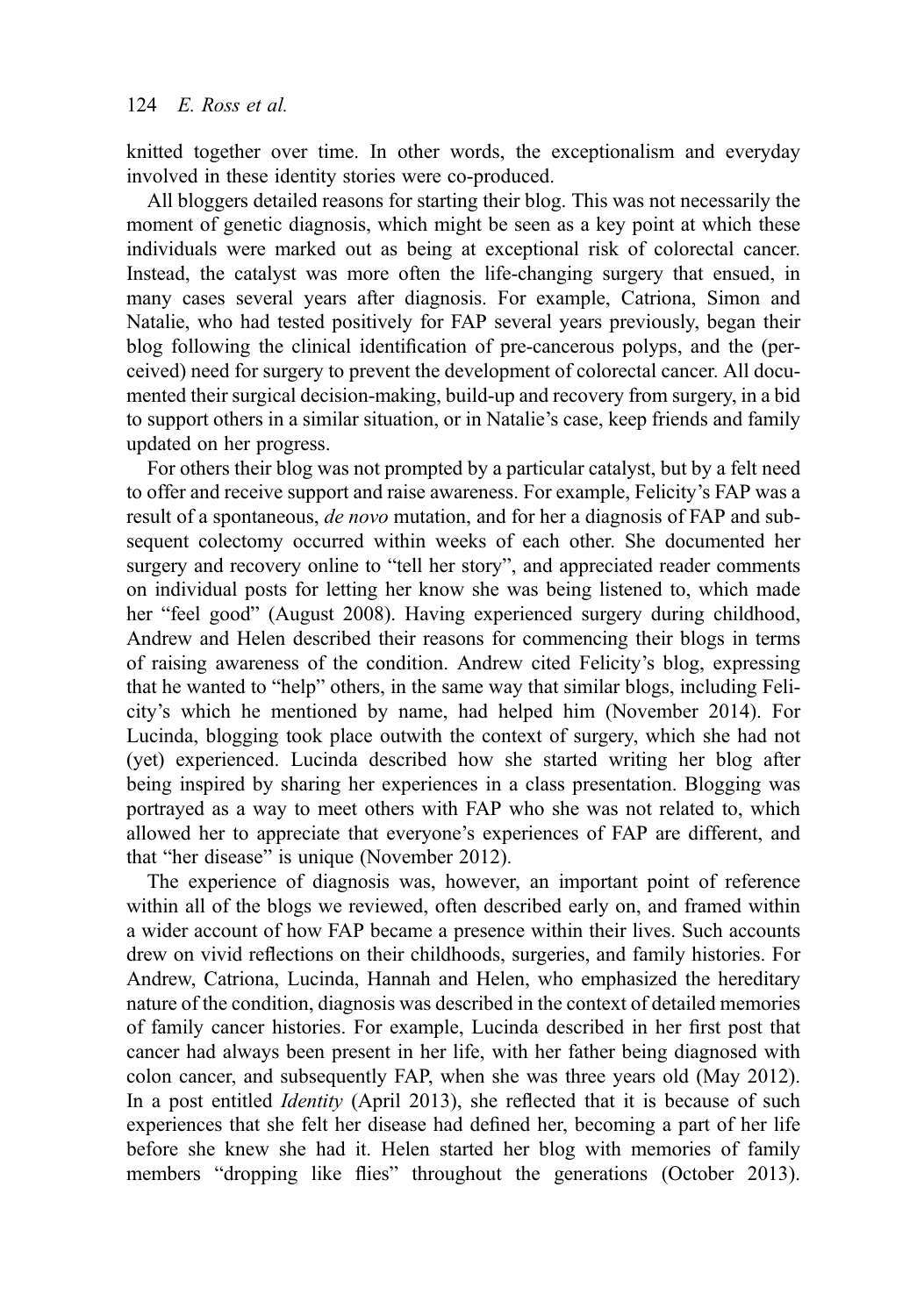Hannah discussed similar reflections at the commencement of her blog, describing her "battle" with FAP as heavily shaped by familial experience of cancer and death (May 2012). These thoughts on shared familial experience of her condition reemerged the following year, as she dedicated a post to colon cancer awareness month. She described:

FAP has ran in my family for many generations … I think of the numerous ancestors my family has lost to colon cancer and how it has touched each of my family members. Hannah, March 2013

These accounts situate the experience of FAP as one of shared familial risk and sorrow, marking the experience as both exceptional and endemic within the context of their own families. However, bloggers also juxtaposed this sense of sadness with positivity about the benefits that shared family experiences could bring to their efforts to manage their condition. For example, Hannah reflected positively on her mother's shared experiences of FAP, which she felt gave her a unique understanding of her own health issues, and prepared her for her own life of ostomies, operations, and the "skills" needed to overcome these.

Bloggers also gave accounts of regrets and sense of good fortune in relation to the much remarked upon 50/50 risk of inheriting FAP (an autosomal dominant condition) across their families, in discussions of what might be or what might have been for other family members. For Helen, this concerned the experience of her sister, who had attended a colonoscopy in childhood to screen for FAP at the same time as herself, but was found to have escaped the condition (November 2013). Helen described an initial feeling of jealousy towards her sister, and a sense of "why me?". In a later post, she also described feelings of envy towards her sister whose growth in adolescence, unlike hers, had not been hindered by ongoing bouts of surgery and subsequent illnesses (November 2013). Andrew compared his experiences of FAP with those of a paternal cousin, with both diagnosed with the "exact same strain of FAP" during their teenage years, and experiencing colectomies at a similar time. Whilst he writes that years of living with FAP had been kind to him, he contrasted this with his cousin, who during the same period had undergone several more major surgeries with severely life-limiting consequences, including a feeding tube and severe weight loss (September 2015). Within these accounts Helen and Andrew worked through their feelings of confusion and frustration about how experiences of FAP could differ so much between individuals. The possibilities of passing the condition on to future generations was also discussed by several bloggers who talked about "breaking" or "ending the family cycle" (Hannah, July 2013). Where Lucinda hoped that this may be achieved through the discovery of cure for FAP, Hannah, Helen and Felicity discussed their plans to either forgo having their own children, or embarking upon prenatal genetic diagnosis and IVF to ensure the condition would not be passed on. In his final post (June 2015), Simon reflected on his plans to adopt children with his wife. Through these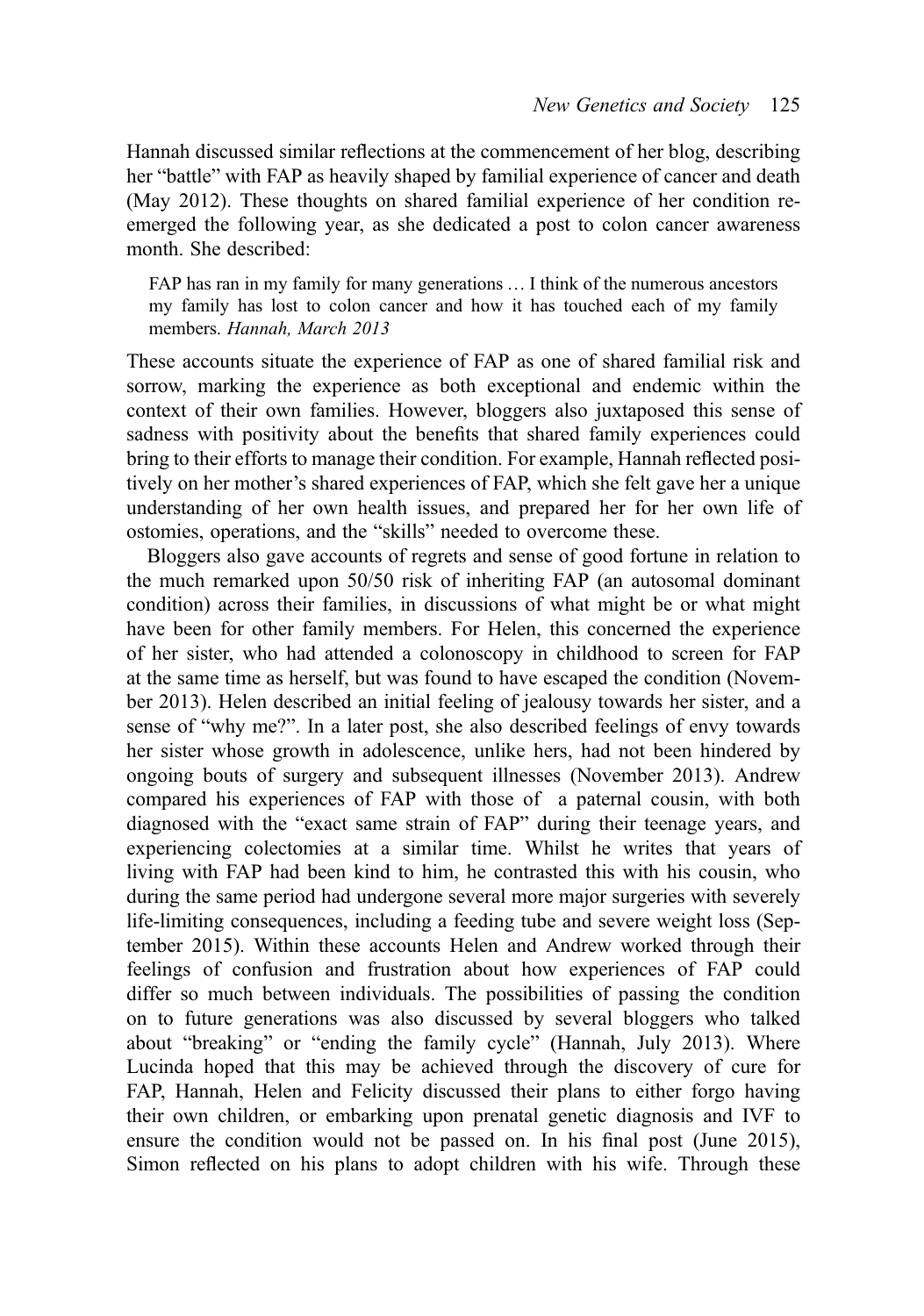kinds of accounts, and with reference to the blogs of others, bloggers "collaboratively reconstructed" (Kotliar [2016](#page-19-0)) their narratives and family histories.

Another important feature of the blogs we analysed was authors' discussion of surgery, not just as a prompt for beginning the blog, but as a constituent part of their identity stories. Bloggers described the prospect of (further) major surgeries in the absence of physical symptoms, often juxtaposing this with the experiences of other health conditions. For example, whilst documenting his preparation for a colectomy, Simon explained:

I am a healthy person now; I have no symptoms. Most people when considering a permanent ileostomy either have some form of disease such as colitis, crofhlns, IBD or cancer OR they have suffered a trauma such as a car accident or a gunshot wound. I fit neither of these cases and I feel great day to day. Simon, November 2014

Experiences of the difficulties and complications following surgery were also discussed at length. Natalie, reflecting on her experiences four years after the Whipple procedure, described how living with FAP was unusual, particularly because surgeries such as Whipple and colectomy are generally performed on those living with Crohn's disease or pancreatic cancer. In her case she had experienced "no problems", until her surgery caused "lots of problems", and she described having to transition to a "new normal" (November 2011). Hannah too had reflected on this, and described the disease, and its (indirect) consequences, as "complicated":

I don't view my bowel issues as a problem because of my FAP but instead it's a result of complications from surgeries … FAP sucks and is a horrible disease, but by itself it isn't necessarily such a god awful disease. Hannah, October 2012

For these authors, then, their experience of the complications and life-limiting consequences of surgeries in the absence of prior ill-health presented them with difficult risk calculus to manage, before and after surgery. Identity-stories drew heavily on experiences of taking and living with the physical risks associated with major surgery and colostomy to offset prospective genetic risks of cancer. This rendered them exceptional or unusual in relation to other individuals experiencing these surgeries, but it also produced similar kinds of experiences post-surgery to be navigated together with those undergoing these procedures for other conditions. The embodied risks of surgery came to the fore as a key part of these identity-stories, as did the daily consequences of living with ileostomy, and managing associated complications such as anaemia and fatigue.

The genetic mutation associated with FAP featuring in the identity-stories of these authors was presented at times as a bounded entity that passed through the family, or as Helen described "plagued" their genes. This involved stories of exceptionalism, as in Helen's case where she described being aware from a young age that this mutation made her different from others, and contributed to feelings of loneliness as a child (November 2013). Identity stories also involved navigation of being different within families: being exceptionally lucky or unlucky as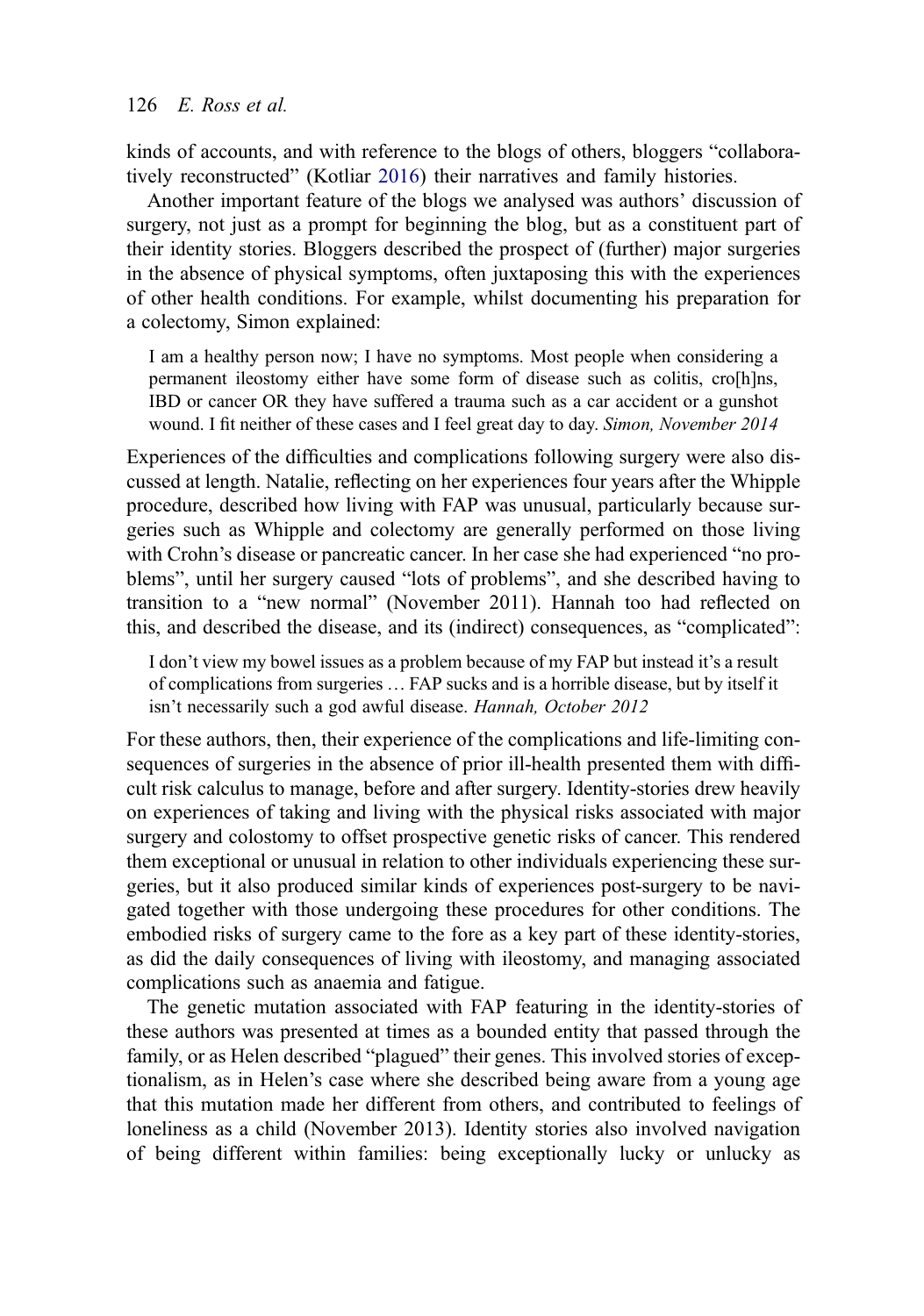compared with others. In other respects families were marked out as exceptional, as captured in Catriona's remarks that for her and her family, "deep down in our DNA we literally have a ticking time bomb within us" (December 2014). The prospects of having surgery in the absence of ailments also marked people with FAP as different from others facing or experiencing similar surgeries, but they also shared the long-term consequences of these interventions. These stories of exceptionalism are, thus, entwined with stories emphasizing similarities, or the search for commonality beyond the specifics of genetic risk; the desire to share experiences and navigate embodied physical risks and decision-making around reproduction or surgery, to educate, to offer or receive support, and to form links with people experiencing other kinds of surgeries or chronic illness. We now go on to explore in more depth this community building and care-work.

# Community building

Online blogs functioned as spaces for building connections with multiple audiences, including family, friends, and individuals with similar experiences. This included people affected by FAP, and those undergoing similar surgeries or chronic or rare diseases more generally. Bloggers sought connections with others experiencing FAP, including via sharing accounts of the poor understanding of their condition amongst medical professionals and within their social circles. This sense of a need to offer and receive support was described by Natalie as a result of having to "be her own advocate", when encountering doctors who lacked awareness that she could be at risk of colon cancer at such a young age (November 2012). Throughout his blog Simon also described blogging as a way of supporting others with similar experiences, whom Natalie described as fellow "gutless" brothers and sisters (October 2012).

Authors drew heavily on their experiences of medical procedures and complications as a way of providing support to others, but also to raise awareness of their condition. The impacts of surgeries were foregrounded within blogs, with the physical consequences described in detail. These included anaemia, experienced by Hannah, Natalie and Felicity, digestive issues, and at times physical and/or emotional discomfort for those who lived with an ileostomy bag. Blogs were generally oriented to providing advice on how to manage post-surgery, but others were more overt in encouraging people to proceed with medical interventions: for example, a key aim for Helen was to encourage her readers, not only those with FAP, to embark on a colonoscopy. She acknowledged this procedure was daunting, but aimed to de-mystify colonoscopies through her writing (March 2014).

The giving of advice included detailed discussion of how to deal with the ongoing physical impacts of these interventions and surgeries. For Andrew, Hannah, Natalie and Felicity, who lived with a J-Pouch, an example of this was the need to plan their daily activities around access to restrooms: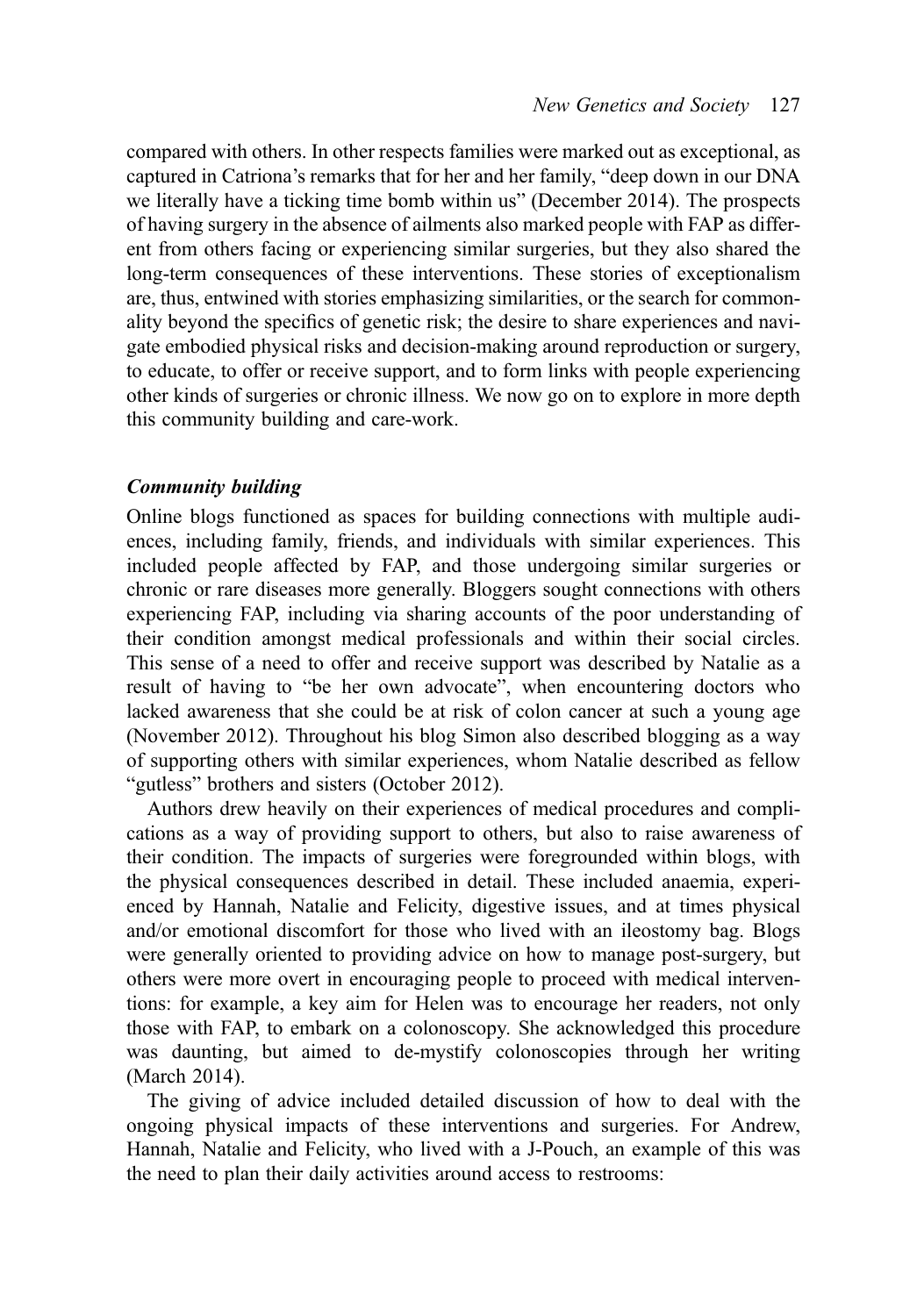## 128  $E$  Ross et al.

Planning for an activity away from home and specifically in a location you're not sure about the access to restrooms, is tiring and difficult at times … For those living with bowel and bladder disorders, this is a huge concern. I feel as though my life revolves [around] a toilet. What a disgusting thing for my life to revolve around. *Hannah*, July 2012

Coping with the stigma of a stoma at a young age was a frequent source of discussion for those living with one. Catriona's blog was motivated by a felt need for support on living with a stoma. She explained:

I knew how hard it was for me (who was 22 when I had my surgery to remove my entire large bowel) to find information and support that was aimed at a younger person as everything I found was more suited to the older population or geriatric care respectively. So I realised that if I was struggling that there was bound to be others out there struggling as well. October 2014

In posts such as "5 Ways To Make Your Stoma Bags More Stickier" (October 2014), and "5 quick fashion tips when you have a stoma" (April 2016), Catriona provided practical advice to other young adults living with this intervention. In common with Felicity, Natalie and Simon, Catriona also posted accounts of her surgery and at times photos, to inform readers about their procedures and recovery. Importantly, the audiences that these posts were targeted at, and thus communities of imagined others with shared experiences, traveled beyond FAP. With the effects of the interventions designed to manage cancer risk being the most common focus of posts, blogs were addressed to those living with a wide range of conditions. For example, Andrew's blog contained links to a wide variety of forums including those of individuals living with ulcerative colitis and Crohn's disease, which also often entail a colectomy. The community building thus extended beyond genetic risk of cancer to a wider, shared experience of colon surgeries, chronic conditions and indeed other rare diseases.

Beyond colorectal conditions, we also found that some bloggers identified with a wider network of "chronic illness bloggers", connecting with not only those sharing their syndrome or post-surgery experiences of stoma, but those sharing experiences of frequent hospitalization, and a lack of understanding from the "non-sick". Hannah called this a "chronic illness camaraderie":

For those of us with a rare disease or other chronic illness, it doesn't take much to relate to one another regardless of the diagnosis. Our commonalities create an instant bond, an instant understanding of another's life with chronic illness. Hannah, January 2016

Lucinda also identified with the wider rare disease community, and regularly fundraised for a charity advocating for those with rare and genetic diseases. For Lucinda, finding support from this community was an unexpected but welcome consequence of beginning her blog, which had attracted many readers and begun to lead to links "offline", which she then described on her blog.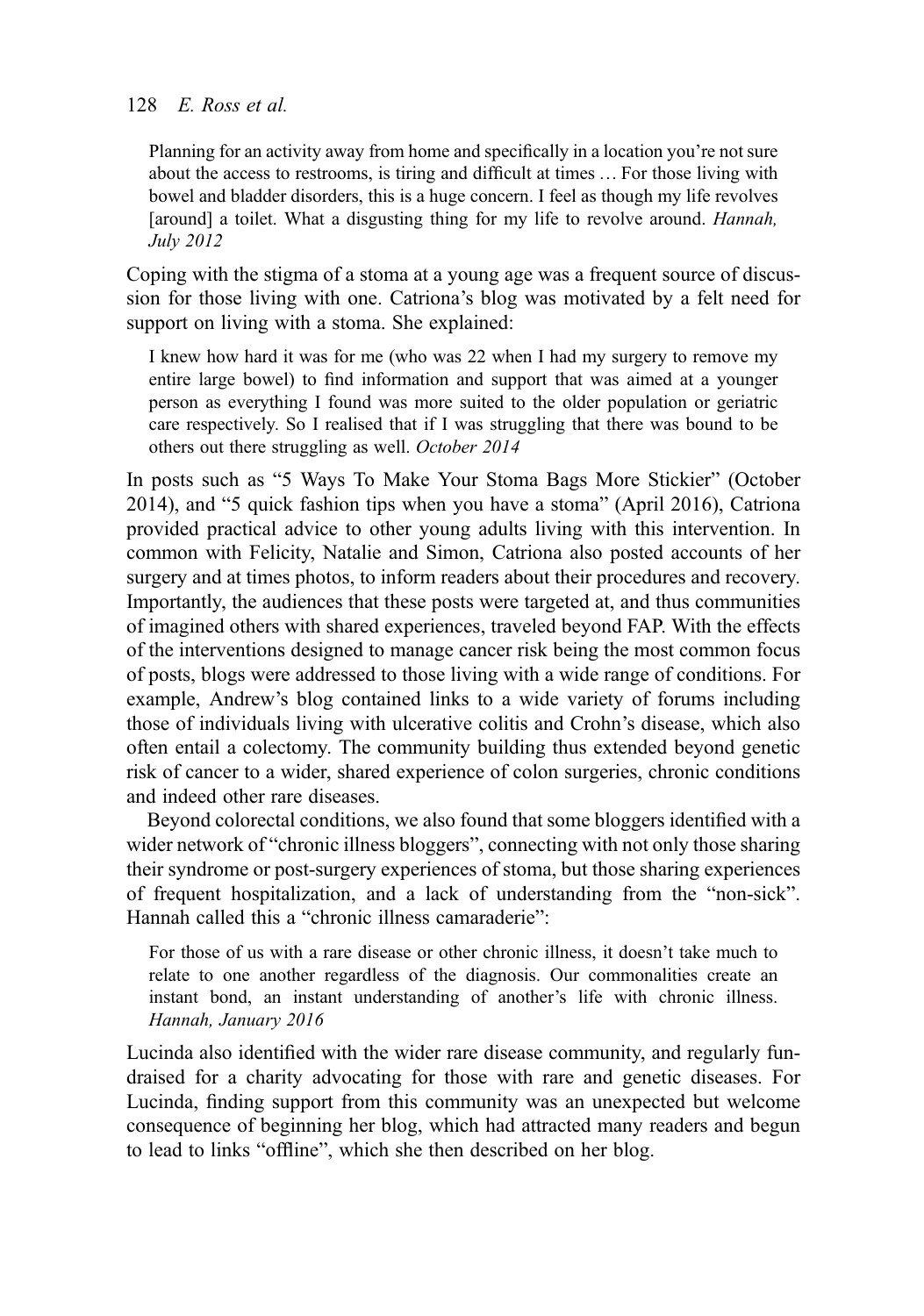<span id="page-13-0"></span>This suggests that, for bloggers with a heightened risk of colorectal cancer attributable to FAP, their exceptional genetic risk was not a dominant or consistent focus of their writing, but a theme which jostled with accounts of shared experiences of medical interventions and their embodied consequences, together with advocacy for wider societal understandings and acceptance. Hereditary cancer risk was not a constant presence, and accounts of experiences were adopted and adapted to share with a wide range of audiences with similar and sometimes quite diverse experiences. The sharing of experiences was described by all authors as a key reason for beginning and continuing with their blog; as a way to help others overcome hurdles that they themselves had been through. Through these practices, blogging built communities. The performance of self-care and care for others was a key feature of this, and is discussed further below.

#### Care as maintenance

Care encompassed a range of emotional and embodied practices to offer support, sympathy, protection and relief from pain and discomfort. Typically performed in institutionalized as well as in domestic, private settings, care can also be found in virtual worlds, enacted through texts and images, and crucially feelings and experiences shared amongst and between individuals. Importantly, care also unfolds over time, as an "arduous temporal practice" oriented towards the maintenance of selves and others (Baraitser [2017,](#page-18-0) 29). In this section we explore how some of these practices unfolded in the blogs we analysed, looking more closely at articulations of positivity, vigilance and endurance in the face of genetic cancer risk.

The blogs we reviewed placed considerable importance on living well over time, by successfully navigating risks in all shapes and sizes. For the most part, though acknowledged as difficult to overcome, and requiring the support of others (including anonymous bloggers and readers), the impacts of surgeries were presented as an acceptable trade-off for the reduced risk of colorectal cancer they offered. This was evident in Natalie's blog, who exclaimed in November 2012 that although living without digestive organs hadn't been easy, she feels "blessed" to have avoided cancer. Expressing similar sentiments, Felicity explained:

I am constantly reminded of how lucky I am. In the whole scheme of things, I'm not sick. Yeah I lost an organ … but I avoided chemo right?! … The crap I deal with now is really just small potholes when compared to the craters that others have to deal with. Felicity, November 2008

Bloggers were at times positive about knowledge of their heightened cancer risk, describing that this knowledge had provided them with an opportunity to act upon risk, by undergoing screening to address (inevitable) tumors at an "early" stage of development:

Yea you're guaranteed to develop cancer at some point, but caught early enough is easily treated and likely will only require surgery as treatment option. *Hannah*, October 2012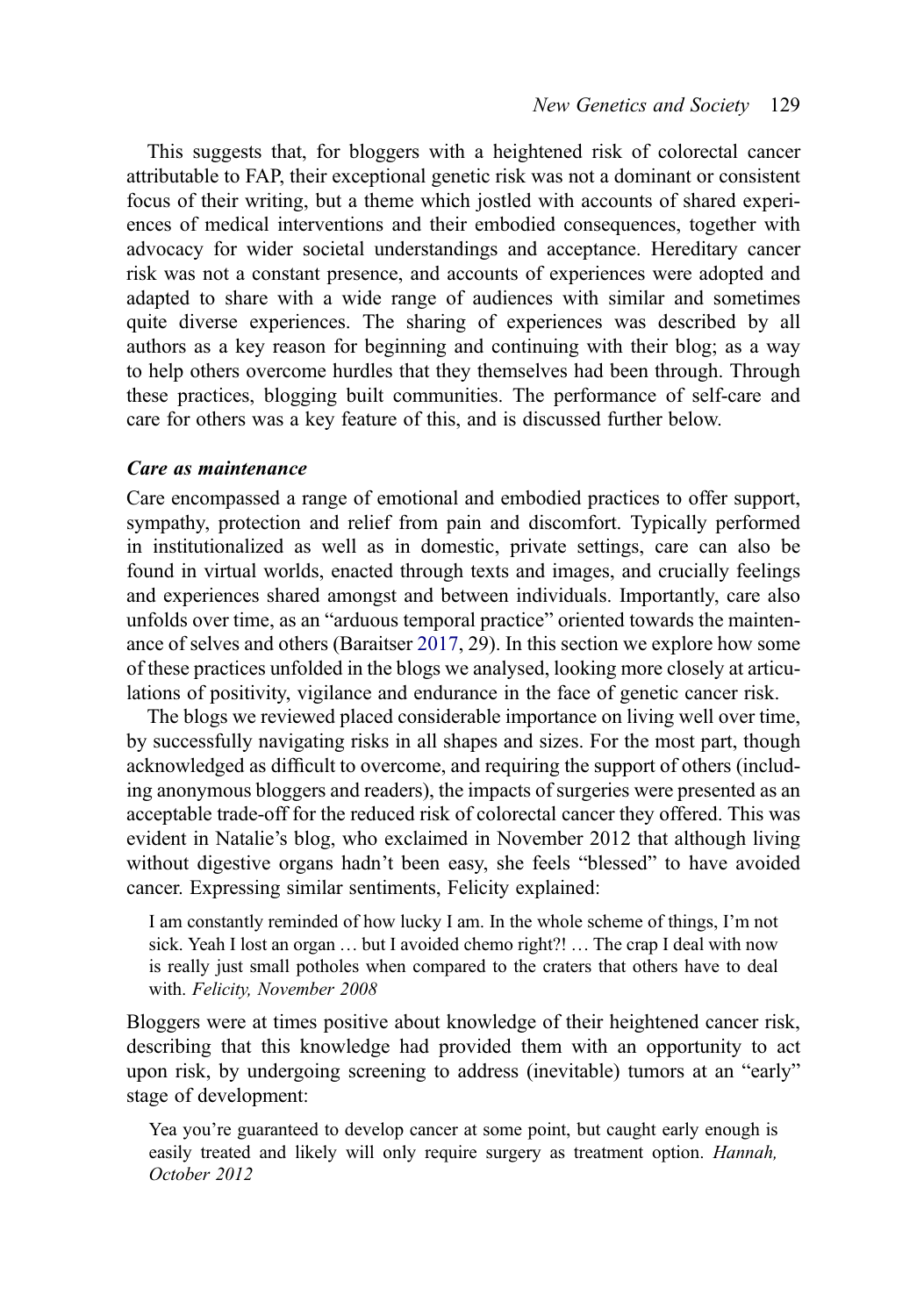## 130 E. Ross et al.

Many of the blogs included posts about strength and positivity regarding their surgeries, with bloggers maintaining a hopeful perspective on their condition. All bloggers at one time or another reflected on the condition as having improved their lives, by encouraging them to "live each day to its fullest" (Andrew, May 2015) or teaching them that nothing is impossible (Lucinda, December 2012). The sharing of these positive experiences was a means by which some bloggers felt they could care for others living with the same, or another, health condition. For example, Simon described:

Reading other people's blogs such as [Felicity's blog] who have FAP and/or had a colectomy has been helpful. Along these lines I thought my sharing my experience through a blog could be helpful to others in a similar situation and could also help me through the experience as well. Simon, November 2014

In her first blog post, Lucinda hoped that sharing her story would change another person's life, by helping another through a difficult time (May 2012). However, whilst reading blogs across time, we also found that maintaining a positive approach was a process of struggle, of confronting reappearing threats and insecurities about cancer. For example, having endured prophylactic surgery, and at times reflecting positively on his outlook, cancer risk remained present for Andrew:

[I have known] that my future would always be in question because of this disease. Andrew, May 2015

Simon similarly discussed that:

I have also learned that living with FAP can mean living with a lot of what-iffs … These what-iffs can escalate quickly to the point as if it feels like death is knocking on my door. Simon, November 2014

For some bloggers, these anxieties were raised at the time of anniversaries or specific clinical appointments. Lucinda described having nightmares about being diagnosed with cancer, occurring most frequently as she prepared to undergo yearly screening (April 2013). Because of similar anxieties, Helen reflected on whether not knowing about their condition would be preferable, citing the refrain "ignorance is bliss" (October 2013).

These re-emerging fears and concerns prompted bloggers to be vigilant for emergent signs of cancer in the knowledge that further risk-reducing surgeries were an ever-present possibility. These narratives performed an ongoing form of maintenance, combining reassurance and vigilance in the face of threats and risks, or in the words of Natalie, a "never-ending battle", and a "journey with no end" (January 2013). Lucinda too used the term "rollercoaster" (August 2012) to describe the ups and downs of FAP, which shifted between attaining a sense of normalcy, and raised anxiety prior to her screenings.

Blogs were more explicitly presented as a tool of self-care when the act of blogging was performed for the purposes of "offloading" particular opinions or negative experiences. Three blog authors, Natalie, Felicity and Hannah, wrote individual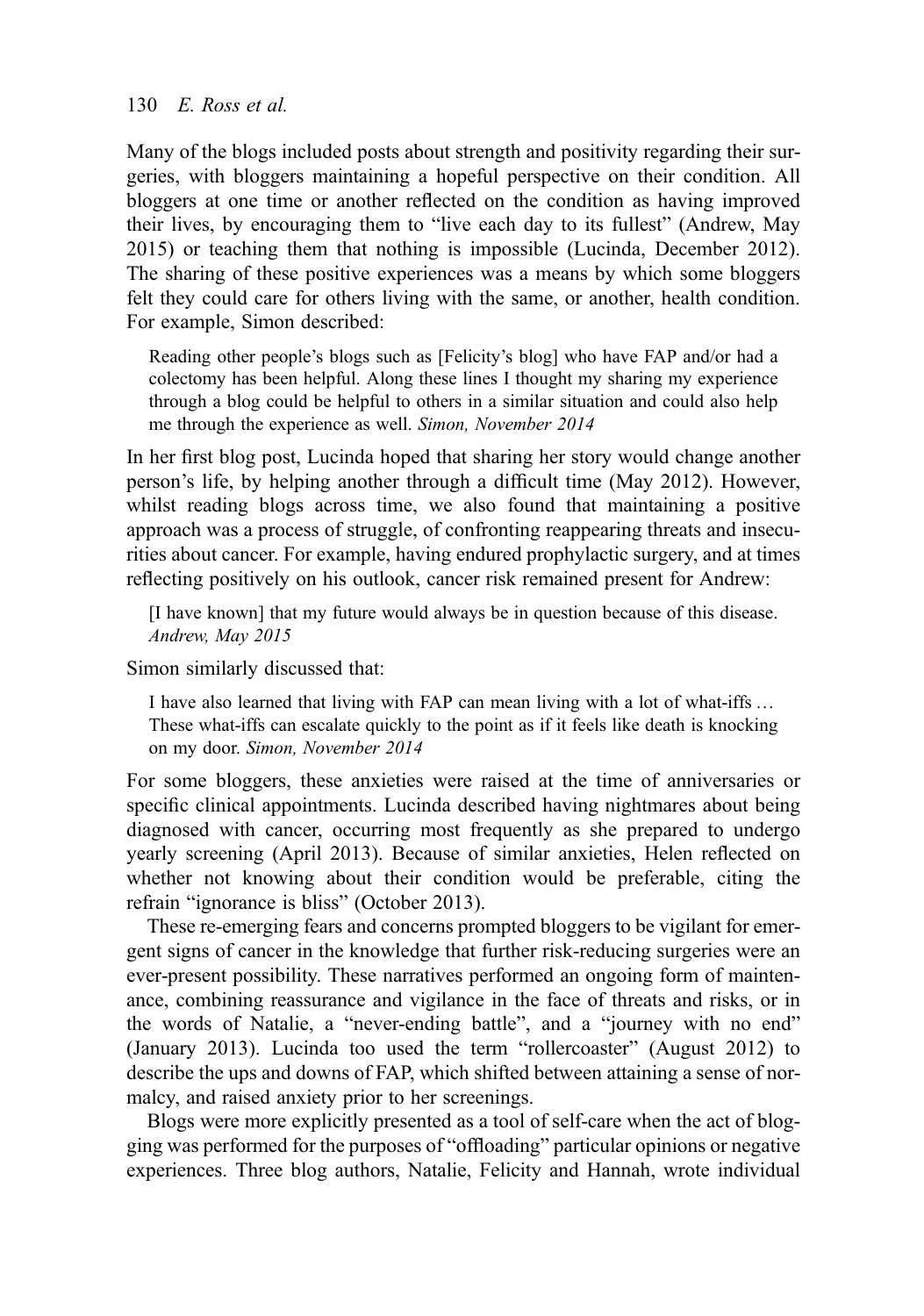<span id="page-15-0"></span>blog posts which they described as occasions to "rant" or "vent" about their situation. Natalie used her blog to record her thoughts when having what she described as "one of those days", which included reflections on the consequences of her surgery for her relationships with her children, and negative encounters with those clinicians who did not take her lived experience and knowledge of her condition seriously (November 2011). She called blogging a form of "de-stressing" therapy. Indeed, for many authors blogging was a significant aspect of living with FAP and life post-surgery, and in the (emotional) management of their condition:

Judging from the story lines though of the 5 or 6 showings of [my] subconscious per night I think this is where the heavy lifting is being done on my fears, anxieties and feelings of hurt/loss associated with my medical journey … I am going to see if doing some of the heavy lifting during the day might result in some relief. Along these lines I am going to continue with regular physical activity … journal writing each day AND last doing some more blogging. Simon, February 2015

Here blogs are being used as a form of self-care in the face of negative experiences, fears and anxieties. This is another form of maintenance, of sustaining and preserving a positive outlook and of endurance of complex emotions and ambivalence. Once more, blog posts combined an appreciation of being exceptional with references to shared and ordinary practices of living well. These included the management of emotions, with blogs functioning across time as expressions of positivity, help and resolve, interspersed with the articulation and management of disgruntlement and despondency. Through these practices blogs perform care as a combination of the exceptional and ordinary maintenance of bodies, selves and futures.

#### Discussion and conclusion

In this article, we have explored the blogs of eight individuals living with a high risk of colorectal cancer to understand how identities, communities and practices of care operate therein. We have traced how and when the exceptional genetic risk of FAP is articulated and managed across time, and in relation to other kinds of risks such as those associated with preventative surgeries, and with respect to other individuals with varying health conditions.

Authors' posts also gave insight into how participants conceived of their condition as in some way inscribed in their identity, through reflection on the gene mutation itself, or through memories of familial encounters with surgeries and cancer. In so doing they navigated the terrain of responsibility, guilt and loss redolent of other genetic predispositions to cancer (cf. Hallowell [2006\)](#page-18-0), and the active subjecthood with which it is associated (Rose [2007](#page-20-0)). However, the bloggers considered here also engaged with a plethora of other concerns and emotions beyond the family or the gene when maintaining a positive and vigilant attitude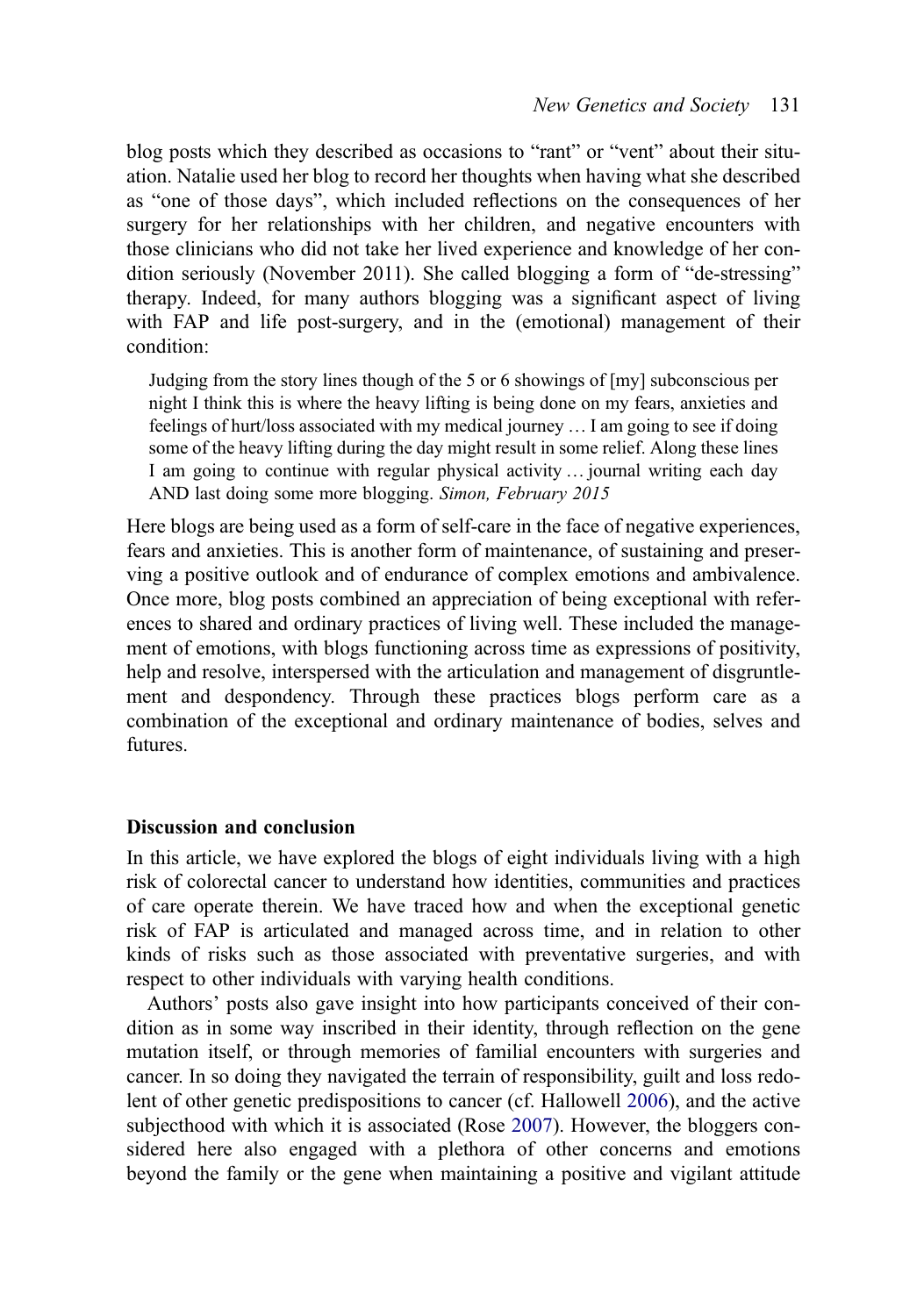<span id="page-16-0"></span>to their health, including the articulation of doubts, fears and anger as part of their wider efforts to endure their condition, both now and in the future.

Rabinow ([1992\)](#page-20-0), writing about the molecularisation of medicine, prophesised that new social formations organized around molecular information, which he terms "biosocialities", would increasingly shape the organization and practice of medicine. Indeed, this has been reported in social scientific research with those living with hereditary breast and ovarian cancer, which has described forming communities of "previvors" drawn together by virtue of shared experiences of living with the BRCA gene mutation (Pender [2012](#page-20-0); Dean [2016b](#page-18-0)). However, in the blogs we analysed the project of community building went beyond advocacy and support for people who had experience of the specific condition of FAP, and traveled more widely to readers experiencing similar everyday impacts of surgeries as a result of conditions including Crohn's disease and ulcerative colitis, via blogs addressing sensitive and stigmatized issues such as living with a stoma (see also Ramirez et al. [2014\)](#page-20-0). We found that, although the exceptionalism of genetic risk was discussed and explored across the blogs, particularly in relation to familial relations and reasons for surgery, it was situated within a broader set of accounts of other risks and their management that were not particular to people with this condition, for example in relation to living with the aftermath of surgery, or as a person with a rare or chronic disease. The blogs we analysed were a means through which authors navigated their identities in relation to a broad set of illness experiences: which were not always framed in terms of their genetic status. Reflecting existing literature, our analysis also shows that bloggers' accounts of experiencing hereditary cancer risk changed over time. Their appreciation of risk and the proximity of cancer waxed and waned (Etchegary [2010\)](#page-18-0), with a sense of genetic risk heightening at particular points, for example in relation to yearly screening. This reflects the ambiguities of living with chronic risk reported for other conditions (Kenen, Ardern-Jones, and Eeles [2003b\)](#page-19-0).

Through forming social connections with others sharing their condition, blogging contributed to a community of support, but also a means by which authors made sense of their FAP and its particularities. As described by Lucinda, hearing from those who shared her condition but were not family members helped her to reflect on the meaning of her condition in new ways, constructing it as uniquely "hers". This combined effort to cultivate support seeking which went beyond the rarity of FAP, through shared experience alongside expressions of exceptionalism and uniqueness, seemed to allow for an acknowledgement that everyone is "different" in how they experience ill health (Mazanderani, Locock, and Powell [2012\)](#page-19-0) but nonetheless encounter common concerns and experiences.

This analysis points to the multiplicities of the "affective atmospheres" (Lupton [2017\)](#page-19-0) of online illness environments, even in blogs pertaining to relatively rare and circumscribed condition such as FAP. This includes emotional wellbeing, support for others and practices of maintenance and endurance, as well as the navigation of exceptional and ordinary risks and responsibilities for health. We have gained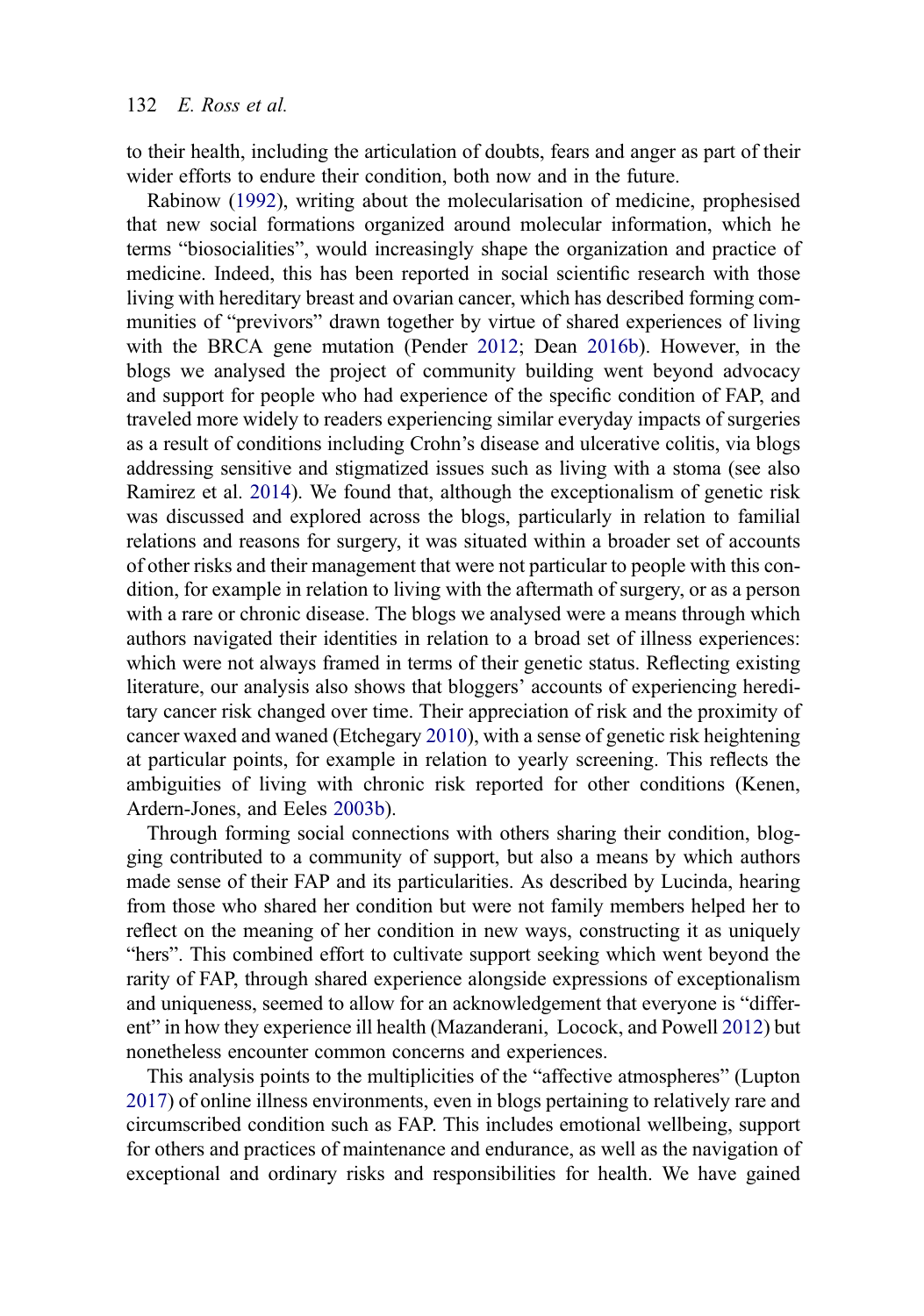<span id="page-17-0"></span>insight into the long term consequences of living with hereditary cancer syndrome, and the ways in which genetic risks jostle with everyday, ordinary risks in their expression and management, with bloggers defying fixed categories of action such as "community-building", "support seeking" or "biological entrepreneurship" (Stage [2017](#page-20-0)). This work enriches social scientific explorations of genetic risk, particularly with regards the recognition that internet use is enmeshed with contemporary experiences of health and illness (Nettleton and Burrows [2003\)](#page-19-0). Indeed, we have shown that online accounts of living with hereditary cancer syndromes may be considered constitutive of personal experiences and understandings of genetic cancer risk (McCosker and Darcy [2013\)](#page-19-0), facilitating the articulation of difficult and emotional histories of cancer, catharsis, and identification with (imagined) others.

### Acknowledgements

Thank you to the twelve authors living with hereditary cancer syndromes whose online blog posts were used in the development of this research. We are grateful to Travis Bray, Talya Goding and Georgia Hurst for their comments on the research and this article. Thank you to Nina Hallowell and two anonymous reviewers for insightful feedback and suggestions.

### Disclosure statement

No potential conflict of interest was reported by the authors.

# Funding

This work was supported by the Wellcome Trust [grant number: 104831/Z/14/Z].

#### **Notes**

- 1. Online weblogs, or "blogs", are a form of online communication particularly amenable to selfexpression. Blogs are ongoing online accounts authored by a single individual, capturing user reflections on events, opinions and personal experiences. They usually comprise of dated entries, and within posts a user can include photos and links to webpages, and comments can often be left by readers (Snee [2010\)](#page-20-0).
- 2. Familial Adenomatous polyposis (FAP), MYH-associated polyposis (MAP), Juvenile polyposis syndrome (JPS), Peutz-Jeghers polyposis (PJP), Cowden syndrome, and Lynch syndrome (Kalady and Church [2015](#page-19-0), 113).

#### References

- Armstrong, D. [1995.](#page-1-0) "The Rise of Surveillance Medicine." Sociology of Health and Illness 17 (3): 393–404.
- Aronowitz, R. A. [2009.](#page-1-0) "The Converged Experience of Risk and Disease." Milbank Quarterly 87 (2): 417–442.
- Arribas-Ayllon, M., S. Sarangi, and A. Clarke. [2008.](#page-2-0) "Managing Self-Responsibility Through Other-Oriented Blame: Family Accounts of Genetic Testing." Social Science & Medicine 66 (7): 1521– 1532.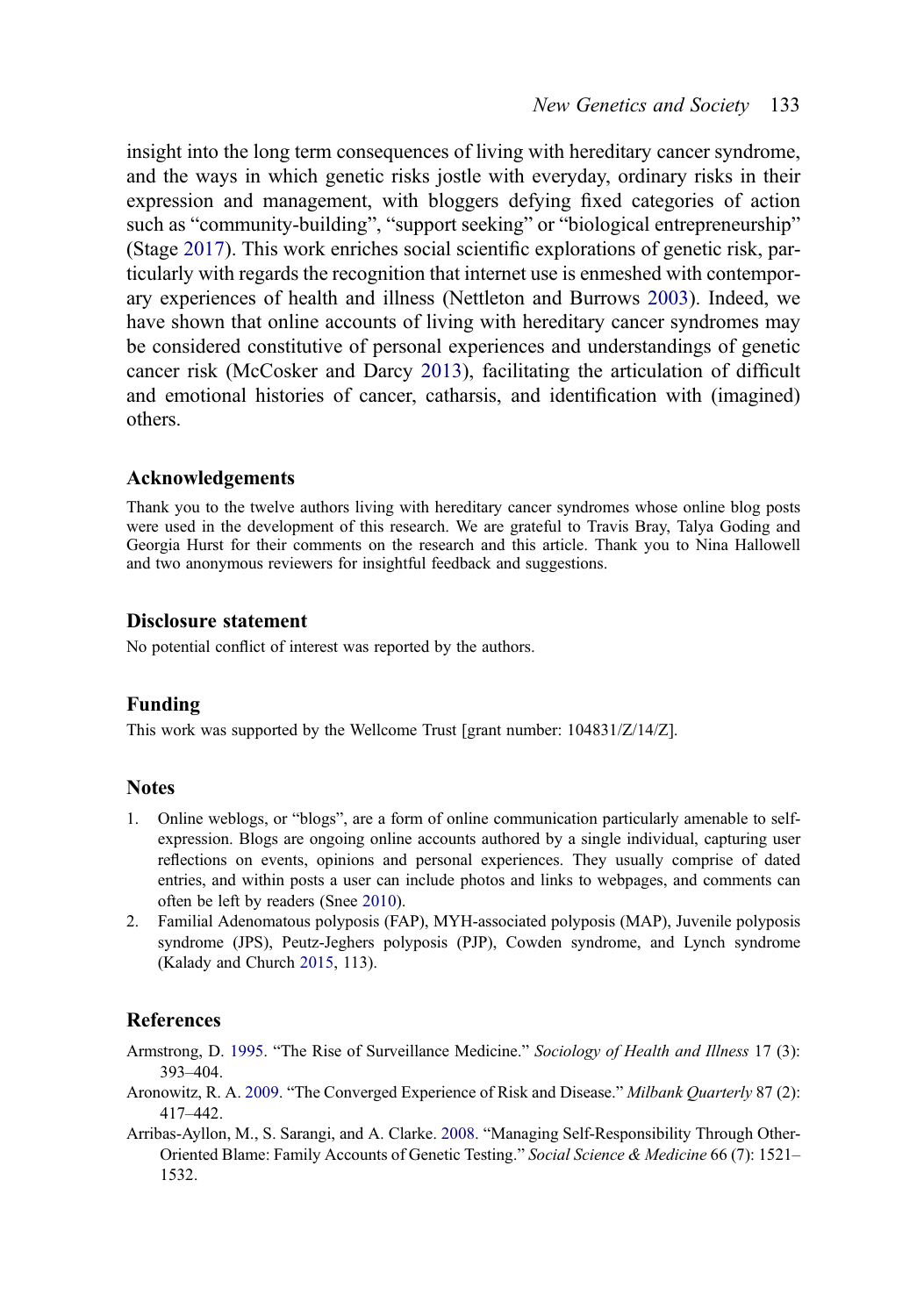<span id="page-18-0"></span>Baraitser, L. [2017](#page-13-0). Enduring Time. London: Bloomsbury.

- Bartuma, K., M. Nilbert, and C. Carlsson. [2012](#page-2-0). "Family Perspectives in Lynch Syndrome Becoming a Family at Risk, Patterns of Communication and Influence on Relations." Hereditary Cancer in Clinical Practice 10 (1): 1–6.
- Clarke, A. E., J. K. Shim, L. Mamo, J. R. Fosket, and J. R. Fishman. [2003](#page-1-0). "Biomedicalization: Technoscientific Transformations of Health, Illness, and U.S. Biomedicine." American Sociological Review 68 (2): 161–194.
- Coll-Planas, G., and M. Visa. [2016.](#page-3-0) "The Wounded Blogger: Analysis of Narratives by Women With Breast Cancer." Sociology of Health & Illness 38 (6): 884–898.
- Couzin, J. [2003.](#page-4-0) "The Twists and Turns in BRCA's Path." Science 302 (5645): 591–593.
- Cox, S. M., and W. McKellin. [1999](#page-2-0). "'There's This Thing in Our Family': Predictive Testing and the Construction of Risk for Huntington Disease." Sociology of Health and Illness 21 (5): 622–646.
- d'Agincourt-Canning, L. [2005](#page-2-0). "The Effect of Experiential Knowledge on Construction of Risk Perception in Hereditary Breast/Ovarian Cancer." Journal of Genetic Counseling 14 (1): 55–69.
- Dean, M. [2016a](#page-4-0). "Celebrity Health Announcements and Online Health Information Seeking: An Analysis of Angelina Jolie's Preventative Health Decision." Health Communication 31 (6): 752–761.
- Dean, M. [2016b](#page-3-0). ""It's Not If I Get Cancer, It's When I Get Cancer": BRCA-Positive Patients' (Un) Certain Health Experiences Regarding Hereditary Breast and Ovarian Cancer Risk." Social Science & Medicine 163: 21–27.
- Douglas, H. A., R. J. Hamilton, and R. E. Grubs. [2009](#page-2-0). "The Effect of BRCA Gene Testing on Family Relationships: A Thematic Analysis of Qualitative Interviews." Journal of Genetic Counseling 18 (5): 418–435.
- Etchegary, H. [2010.](#page-3-0) "'I Put it on the Back Burner Most Days': Living With Chronic Risk." Health: An Interdisciplinary Journal for the Social Study of Health, Illness and Medicine 15 (6): 633–649.
- Finer, B. S. [2016](#page-3-0). "The Rhetoric of Previving: Blogging the Breast Cancer Gene." Rhetoric Review 35 (2): 176–188.
- Finkler, K. [2000.](#page-2-0) Experiencing the New Genetics: Family and Kinship on the Medical Frontier. Philadelphia, PA: University of Pennsylvania Press.
- Fosket, J. R. [2010](#page-1-0). "Breast Cancer Risk as Disease: Biomedicalising Risk." In Biomedicalisation: Technoscience, Health and Illness in the U.S, edited by A. E. Clarke, L. Mamo, J. R. Fosket, J. R. Fishman, and J. Shim, 331–352. London: Duke University Press.
- Frank, A. [1995](#page-4-0). The Wounded Storyteller: Body, Illness and Ethics. Chicago: University of Chicago Press.
- Fritzell, K. R., C. Persson, J. Bjork, R. Hultcrantz, and L. Wettergren. [2010.](#page-2-0) "Patients' Views of Surgery and Surveillance for Familial Adenomatous Polyposis." Cancer Nursing 33 (2): E17–E23.
- Gibbon, S. [2008](#page-2-0). "Charity, Breast Cancer Activism and the Iconic Figure of the BRCA Carrier." In Biosocialities, Genetics and the Social Sciences: Making Biologies and Identities, edited by S. Gibbon and C. Novas, 19–37. London: Routledge.
- Gillespie, C. [2012.](#page-1-0) "The Experience of Risk as 'Measured Vulnerability': Health Screening and Lay Uses of Numerical Risk." Sociology of Health & Illness 34 (2): 194–207.
- Gillespie, C. [2015](#page-1-0). "The Risk Experience: The Social Effects of Health Screening and the Emergence of a Proto-Illness." Sociology of Health & Illness 37 (7): 973–987.
- Hallowell, N. [2006.](#page-2-0) "Varieties of Suffering: Living With the Risk of Ovarian Cancer." Health, Risk & Society 8 (1): 9-26.
- Hallowell, N., A. Arden-Jones, R. Eeles, C. Foster, A. Lucassen, C. Moynihan, and M. Watson. [2006](#page-2-0). "Guilt, Blame and Responsibility: Men's Understanding of Their Role in the Transmission of BRCA1/2 Mutations Within Their Family." Sociology of Health & Illness 28 (7): 969–988.
- Hallowell, N., S. Badger, S. Richardson, C. Caldas, R. H. Hardwick, R. C. Fitzgerald, and J. Lawton. [2016](#page-3-0). "An Investigation of the Factors Effecting High-Risk Individuals' Decision-Making About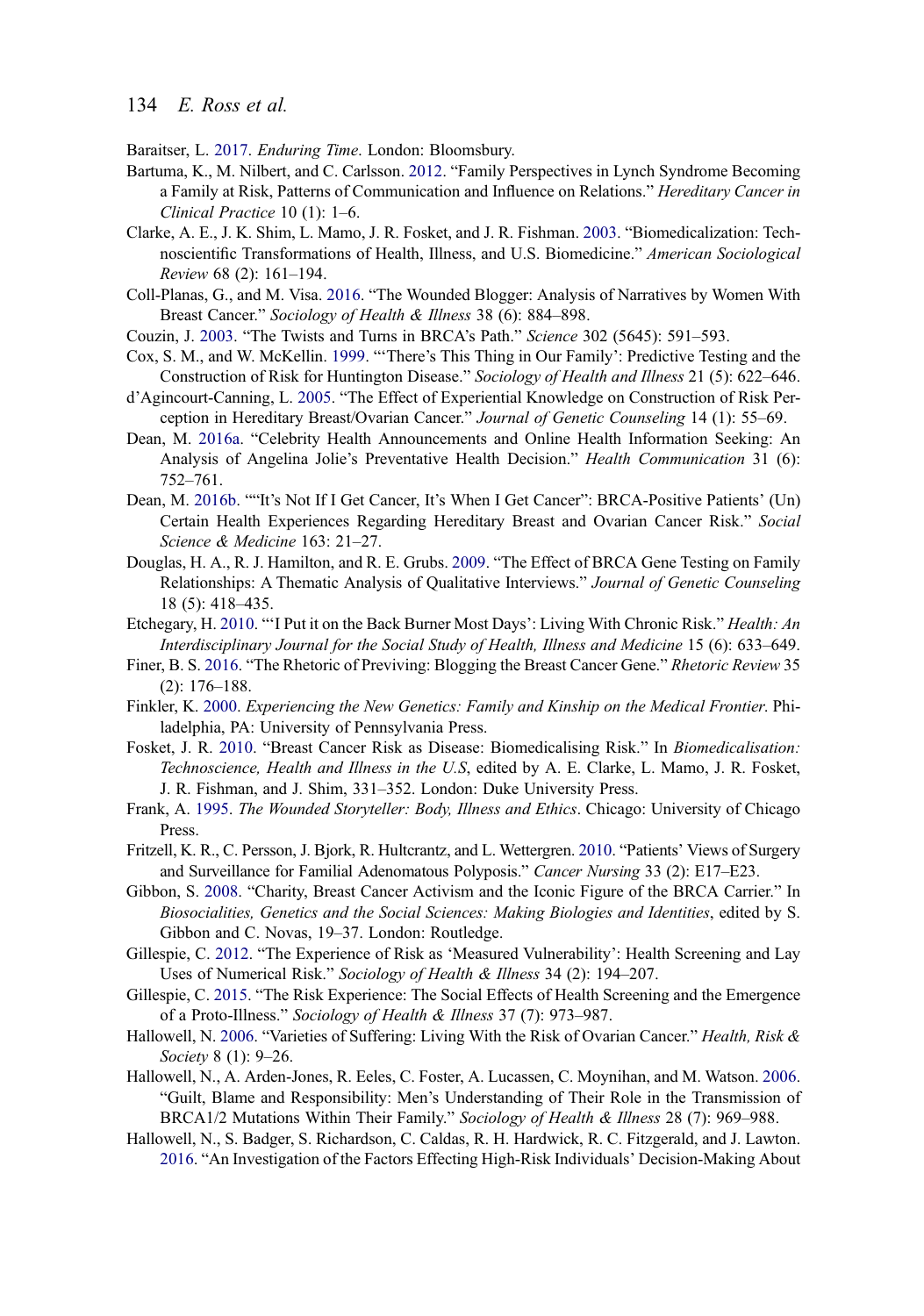<span id="page-19-0"></span>Prophylactic Total Gastrectomy and Surveillance for Hereditary Diffuse Gastric Cancer (HDGC)." Familial Cancer 15 (4): 1–12.

- Hesse-Biber, S. [2014a.](#page-2-0) "The Genetic Testing Experience of BRCA-Positive Women: Deciding Between Surveillance and Surgery." Qualitative Health Research 24 (6): 773–789.
- Hesse-Biber, S. N. [2014b.](#page-2-0) Waiting for Cancer to Come: Women's Experiences with Genetic Testing and Medical Decision Making for Breast and Ovarian Cancer. Ann Arbor: University of Michigan Press.
- Howard, A. F., L. G. Balneaves, J. L. Bottorff, and P. Rodney. [2011](#page-2-0). "Preserving the Self: The Process of Decision Making About Hereditary Breast Cancer and Ovarian Cancer Risk Reduction." Qualitative Health Research 21 (4): 502–519.
- Kalady, M. F., and J. M. Church. [2015](#page-3-0). "Prophylactic Colectomy: Rationale, Indications, and Approach." Journal of Surgical Oncology 111 (1): 112-117.
- Kenen, R., A. Ardern-Jones, and R. Eeles. [2003a.](#page-2-0) "Family Stories and the Use of Heuristics: Women from Suspected Hereditary Breast and Ovarian Cancer (HBOC) Families." Sociology of Health and Illness 25 (7): 838–865.
- Kenen, R., A. Ardern-Jones, and R. Eeles. [2003b](#page-16-0). "Living With Chronic Risk: Healthy Women With a Family History of Breast/Ovarian Cancer." Health, Risk & Society 5 (3): 315–331.
- Konrad, M. [2005](#page-2-0). Narrating the New Predictive Genetics: Ethics, Ethnography, and Science. Cambridge: Cambridge University Press.
- Kotliar, D. M. [2016](#page-3-0). "Depression Narratives in Blogs: A Collaborative Quest for Coherence." Qualitative Health Research 26 (9): 1203–1215.
- Kreiner, M. J., and L. M. Hunt. [2014.](#page-1-0) "The Pursuit of Preventive Care for Chronic Illness: Turning Healthy People Into Chronic Patients." Sociology of Health & Illness 36 (6): 870–884.
- Lupton, D. [2017](#page-4-0). "How Does Digital Health Feel? Towards Research on the Affective Atmospheres of Digital Health." Digital Health 3: 1–11.
- Lynch, H. T., and A. de la Chapelle. [2003.](#page-4-0) "Hereditary Colorectal Cancer." New England Journal of Medicine 348 (10): 919–932.
- Markham, A., and E. Buchanan. [2012.](#page-7-0) Ethical Decision-Making and Internet Research: Recommendations from the AoIR Ethics Working Committee (Version 2.0) [Online]. Chicago: Association of Internet Researchers, Research Ethics Working Committee. Accessed December 13, 2017. [http://aoir.org/ethics/.](http://aoir.org/ethics/)
- Mazanderani, F., L. Locock, and J. Powell. [2012.](#page-16-0) "Being Differently the Same: The Mediation of Identity Tensions in the Sharing of Illness Experiences." Social Science & Medicine 74 (4): 546–553.
- McCosker, A. [2008](#page-3-0). "Blogging Illness: Recovering in Public." M/C Journal [Online] 11. [http://](http://journal.media-culture.org.au/index.php/mcjournal/article/view/104) [journal.media-culture.org.au/index.php/mcjournal/article/view/104.](http://journal.media-culture.org.au/index.php/mcjournal/article/view/104)
- McCosker, A., and R. Darcy. [2013.](#page-4-0) "Living With Cancer." Information, Communication & Society 16 (8): 1266–1285.
- Mireskandari, S., J. Sangster, B. Meiser, B. Thewes, C. Groombridge, A. Spigelman, and L. Andrews. [2009](#page-2-0). "Psychosocial Impact of Familial Adenomatous Polyposis on Young Adults: A Qualitative Study." Journal of Genetic Counseling 18 (5): 409–417.
- Mozersky, J. [2012.](#page-2-0) "Who's to Blame? Accounts of Genetic Responsibility and Blame Among Ashkenazi Jewish Women at Risk of BRCA Breast Cancer." Sociology of Health and Illness 34 (5): 776–790.
- Navon, D. [2011](#page-3-0). "Genomic Designation: How Genetics Can Delineate New, Phenotypically Diffuse Medical Categories." Social Studies of Science 41 (2): 203–226.
- Nettleton, S., and R. Burrows. [2003.](#page-17-0) "E-Scaped Medicine? Information, Reflexivity and Health." Critical Social Policy 23 (2): 165–185.
- Parsons, E., and P. Atkinson. [1992](#page-3-0). "Lay Constructions of Genetic Risk." Sociology of Health and Illness 14 (4): 437–455.